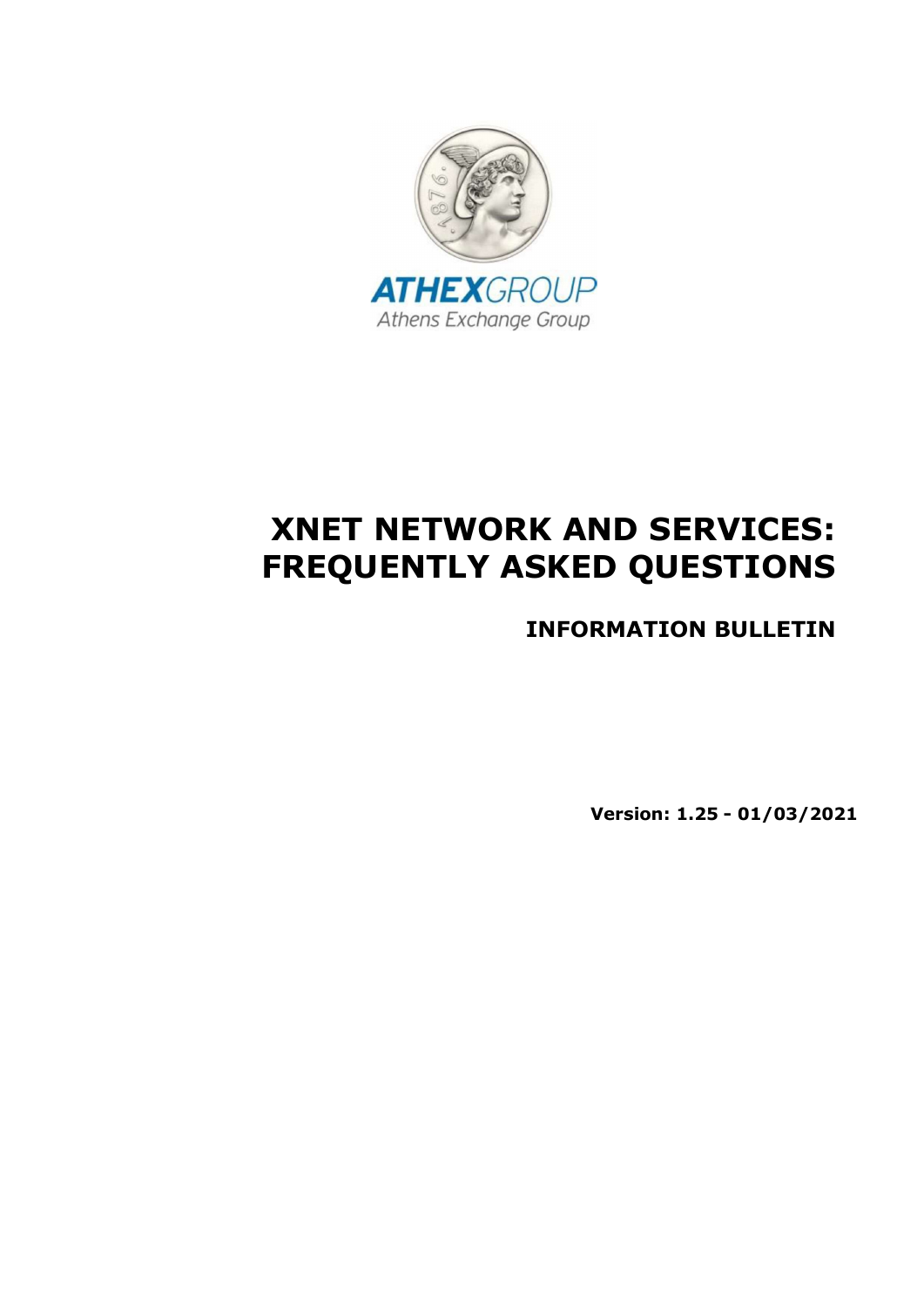

#### Intellectual Property Rights

It is hereby recognized and agreed that ownership of all received information shall still be vested with ATHEXGroup. All other rights including but not limited to intellectual property rights, trademark, etc. shall be assigned to ATHEXGroup.

Copyright © 2016 ATHEXGroup

#### All rights reserved

This is the property of ATHEXGroup and the rights on the information contained in this text are protected by copyright law. It is prohibited to reproduce, republish, modify, copy, sell, transmit or distribute, in any manner or by any means, all or part hereof, without the prior written consent of ATHEXGroup.

#### Warranties & Disclaimers

ATHEXGroup has made all possible endeavors to ensure that the information and data in this edition is accurate and up to date but is not responsible for its accuracy and completeness nor is it responsible for anything related to access to the information contained in this text, and cannot guarantee that the texts contained herein are true copies of the official texts.

The entire information contained herein is general in nature and does not constitute investment, legal or other advice.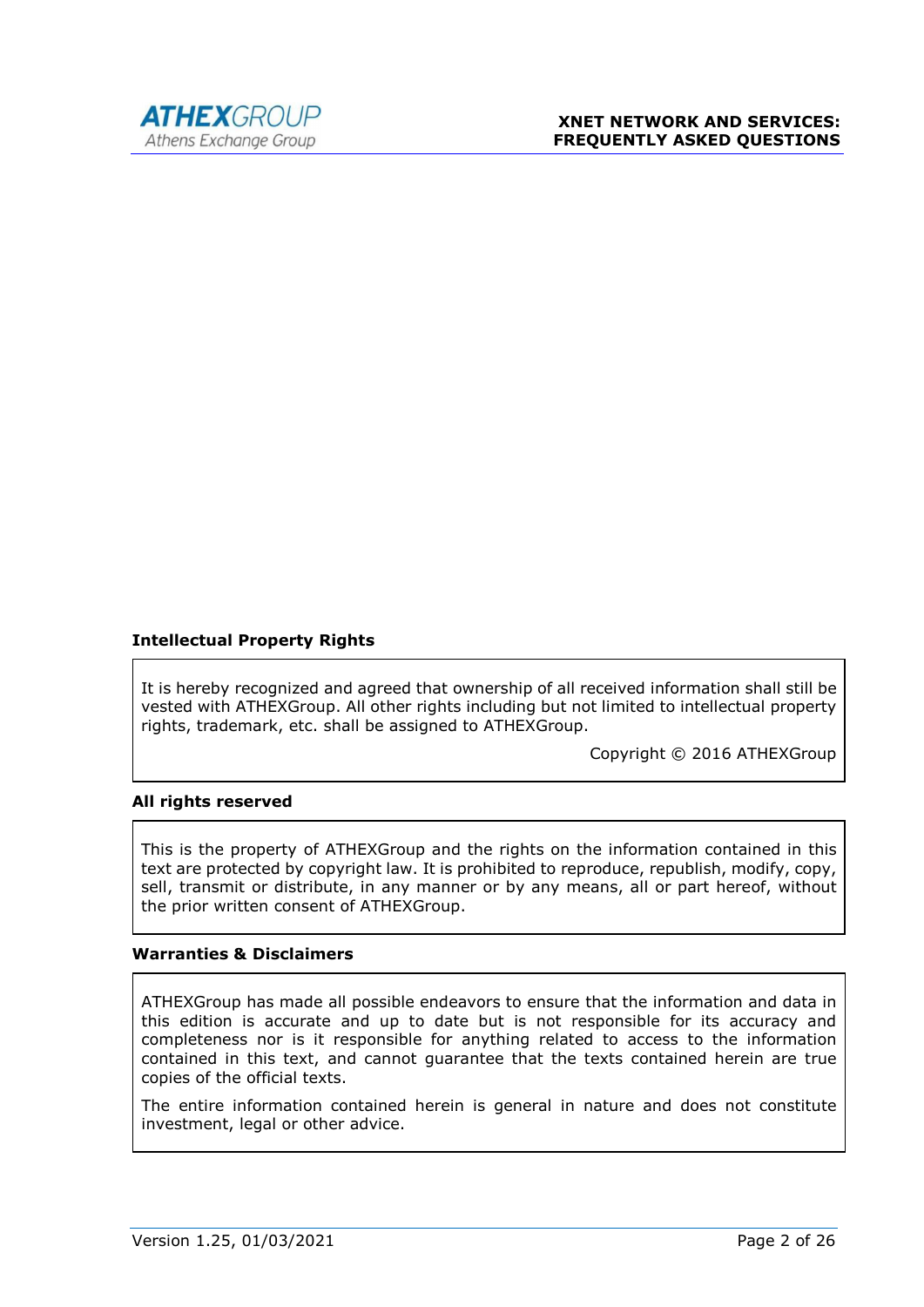

| <b>Document Management</b> |                                                                               |                   |            |
|----------------------------|-------------------------------------------------------------------------------|-------------------|------------|
| Title                      | XNET NETWORK AND SERVICES: FREQUENTLY ASKED QUESTIONS                         |                   |            |
| Version                    | 1.25                                                                          |                   |            |
| <b>Status</b>              | Final version                                                                 | <b>Issued on:</b> | 01/03/2021 |
| Online                     | http://www.athexgroup.gr/web/guest/xnet-regulatory-framework                  |                   |            |
| address                    | http://www.athexgroup.gr/el/web/guest/functions-depository-foreing-securities |                   |            |
|                            | http://www.athexgroup.gr/el/web/guest/settlement-cross-border                 |                   |            |
| <b>Authored by</b>         | Hellenic Central Securities Depository S.A. / Central Registry Division       |                   |            |
| <b>Note</b>                |                                                                               |                   |            |

| <b>Revision Table</b> |            |                                                   |                                                                                                                                                                                                                                                                             |
|-----------------------|------------|---------------------------------------------------|-----------------------------------------------------------------------------------------------------------------------------------------------------------------------------------------------------------------------------------------------------------------------------|
| <b>Version</b>        | Date       | Paragraph                                         | <b>Change Description</b>                                                                                                                                                                                                                                                   |
| 1.0                   | 29/11/2011 |                                                   |                                                                                                                                                                                                                                                                             |
| 1.1                   | 30/11/2011 |                                                   | Slight enhancement of the initial version                                                                                                                                                                                                                                   |
| 1.2                   | 12/04/2012 |                                                   | Addenda regarding General Clearing Members (GCMs) and<br>Joint Investor Share Accounts (JISAs)                                                                                                                                                                              |
| 1.3                   | 26/04/2012 |                                                   | Clarifications regarding PTM Levy and Finland Dividend Tax                                                                                                                                                                                                                  |
| 1.4                   | 02/05/2012 |                                                   | Clarifications on the use of the Transitory Account                                                                                                                                                                                                                         |
| 1.5                   | 08/05/2012 |                                                   | Clarifications regarding France Dividend Tax                                                                                                                                                                                                                                |
| 1.6                   | 27/06/2012 | 4.2                                               | Amendment for computing the commission for US market                                                                                                                                                                                                                        |
| 1.7                   | 18/12/2012 |                                                   | Explanations regarding custody at the DSS (Chapter 3)<br>were added - Remaining chapters were renumbered                                                                                                                                                                    |
| 1.8                   | 19/03/2013 |                                                   | Austria and Canada were added as well as updates on<br>taxation matters                                                                                                                                                                                                     |
| 1.9                   | 27/05/2013 | 4.1                                               | Sec Fee update                                                                                                                                                                                                                                                              |
| 1.10                  | 03/10/2013 | 2.5, 2.6,<br>4.1, 5.1,<br>6.1                     | ADR Fees description, clarifications regarding chilled/frozen<br>securities, taxation of dividend distributed in the form of<br>securities, Market Taxes and Duties list update                                                                                             |
|                       |            | $1.1 - 1.9$                                       | Trading matters added                                                                                                                                                                                                                                                       |
| 1.11                  | 04/11/2014 | 3.6, 3.4,<br>3.7, 3.8,<br>3.9, 4.1.3,<br>5.1, 6.1 | Security transfer to France and Italy, Deposit/Withdrawal<br>At Custodian (DWAC) transfer process, EEEK & Viohalco<br>security transfers, out of Xnet trade settlement,<br>dematerializations, updated US SEC Fee, dividend taxation,<br>Market Taxes and Duties update< 2} |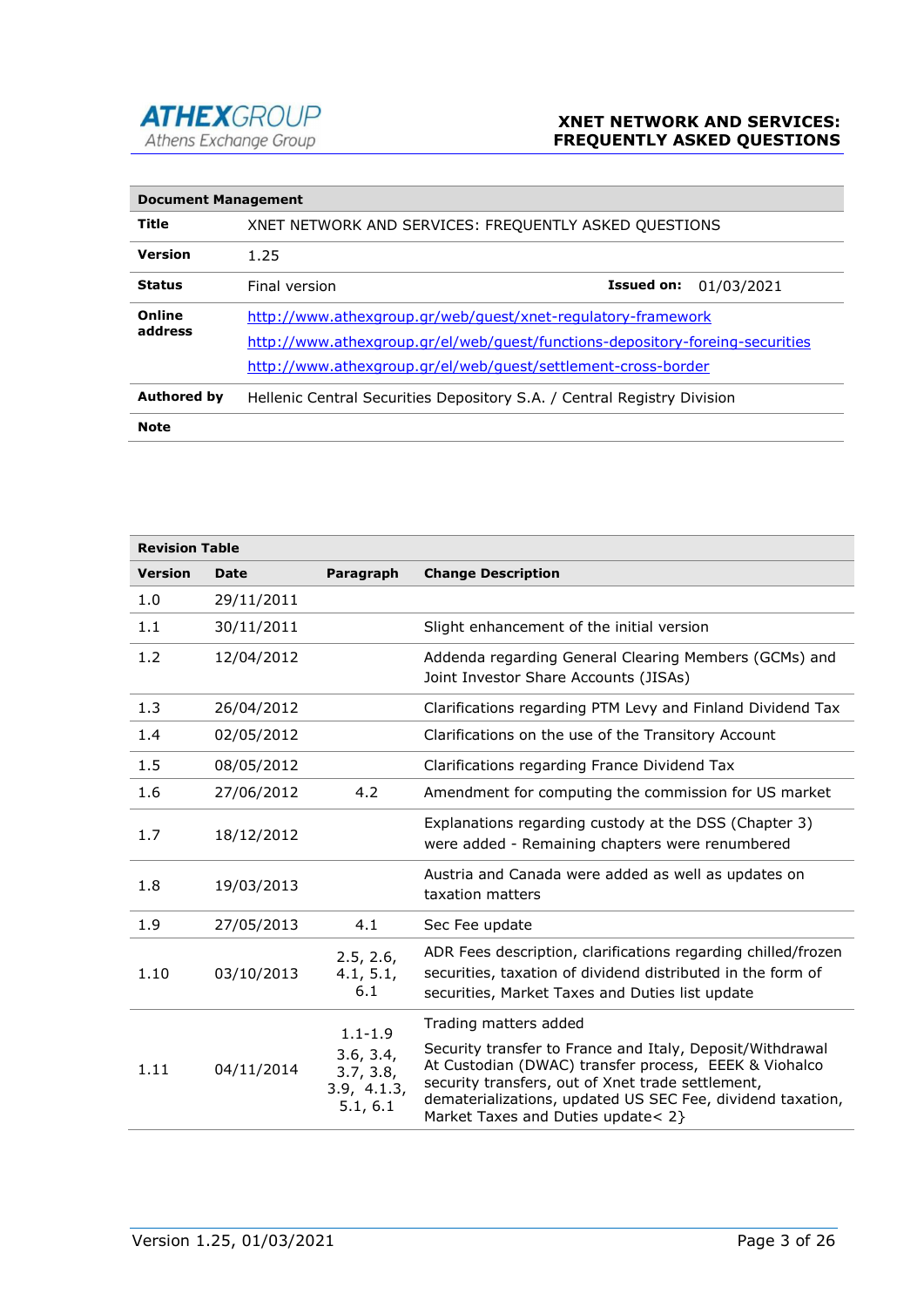

## XNET NETWORK AND SERVICES: FREQUENTLY ASKED QUESTIONS

| <b>Revision Table</b> |             |                         |                                                                                                                                        |
|-----------------------|-------------|-------------------------|----------------------------------------------------------------------------------------------------------------------------------------|
| Version               | <b>Date</b> | Paragraph               | <b>Change Description</b>                                                                                                              |
|                       |             |                         | Xnet new regulatory framework adaptation                                                                                               |
| 1.12                  | 24/03/2015  | 4.5, 5.1                | Discounts to Xnet Participants dividend and coupon<br>taxation, removal of Market Taxes and Duties section                             |
|                       | 27/04/2016  | 1.2, 1.6,               | New Intermediary Firm                                                                                                                  |
| 1.13                  |             | 1.8,<br>2.8, 3.9<br>4.1 | <b>New Contact Details</b>                                                                                                             |
|                       |             |                         | Interruption of Dematerialization services                                                                                             |
|                       |             |                         | Sec Fee Update                                                                                                                         |
| 1.14                  | 07/07/2016  | 6                       | Addition of new section Holidays                                                                                                       |
|                       |             |                         | New Cash Settlement Agent (Alpha Bank)                                                                                                 |
| 1.15                  | 18/01/2017  | 2,8,4,1,2,<br>4,1,5     | Taxes for England in EUR                                                                                                               |
|                       |             |                         | Amendment to France Financial Transaction Tax (FTT).                                                                                   |
| 1.16                  | 11/08/2017  | 4.1.4                   | SEC Fee update                                                                                                                         |
| 1.17                  | 25/09/2017  | 4.1.7                   | Tax addition of Germany Regional Market - Frankfurt                                                                                    |
| 1.18                  | 21/05/2018  | 4.1.4                   | SEC Fee update                                                                                                                         |
| 1.19                  | 17/04/2019  | 4.1.4                   | SEC Fee update                                                                                                                         |
|                       |             | 1.11                    | Change of e-mail regarding the support of the participants<br>on daily issues                                                          |
| 1.20                  | 12/09/2019  | 4                       | Section title change                                                                                                                   |
|                       |             | 4.5                     | Deletion of the section due to annulment of its application                                                                            |
| 1.21                  | 14/10/2019  | 1.1                     | Addition of note regarding the trading currency in the<br>market of Great Britain                                                      |
|                       |             | 1.5                     | Addition of note informing about the RDS files that are<br>available to Xnet Participants on a daily basis                             |
| 1.22                  | 21/02/2020  | 4.1.4                   | SEC Fee update                                                                                                                         |
| 1.23                  | 26/05/2020  | 2                       | Addition of paragraph 2.9 regarding the distribution of<br>securities due to a corporate action while there are pending<br>settlements |
| 1.24                  | 28/01/2021  | 2.8<br>4.1.7            | Deletion of paragraph 2.8 due to revert to Target2 for EUR<br>cash settlement<br>Spanish FTT addition                                  |
| 1.25                  | 01/03/2020  | 4.1.4                   | SEC Fee update                                                                                                                         |
|                       |             |                         |                                                                                                                                        |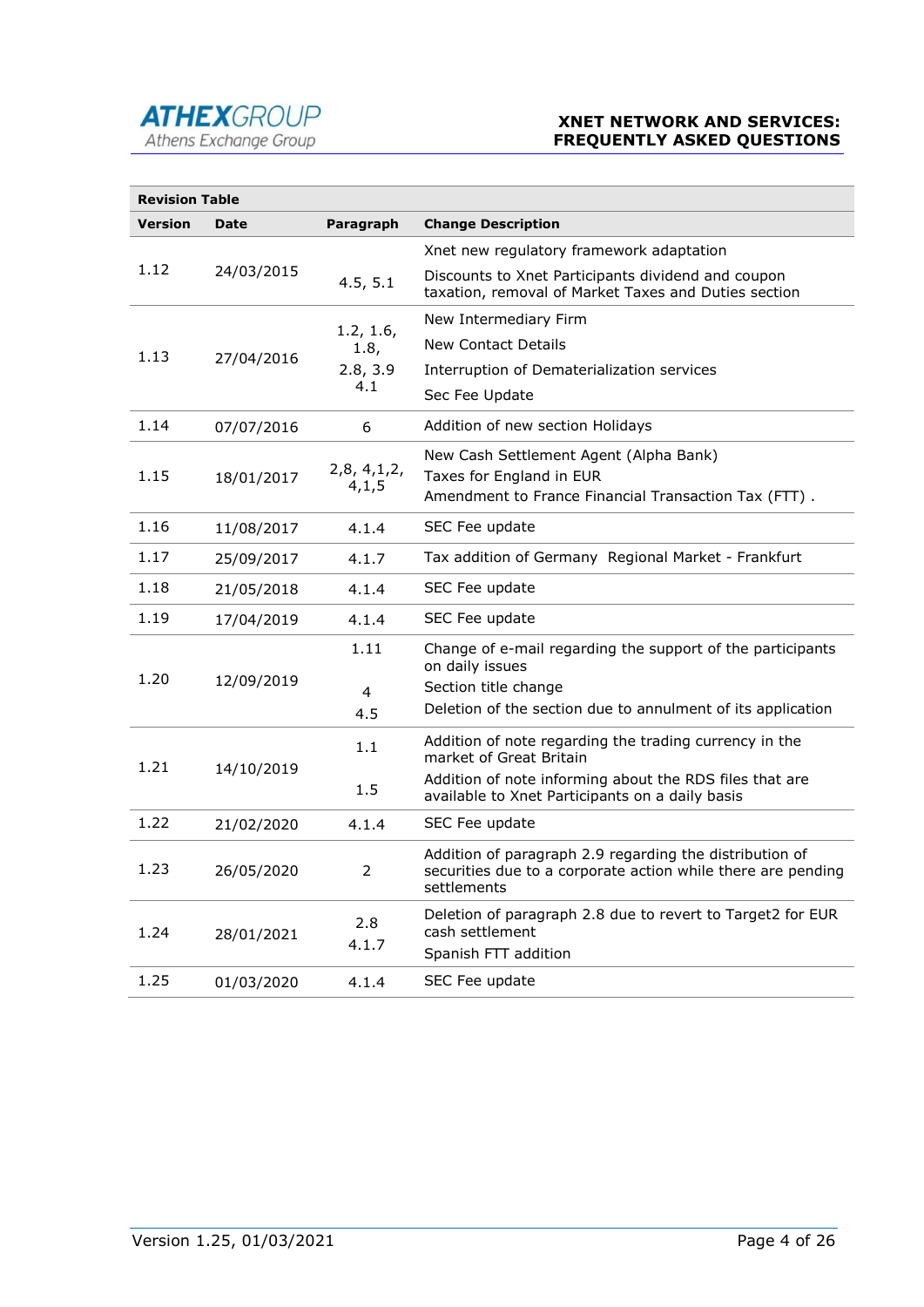



# Table of Contents

| 1 |               |                                                                                                                                                                                                                                                           |
|---|---------------|-----------------------------------------------------------------------------------------------------------------------------------------------------------------------------------------------------------------------------------------------------------|
|   | 1.1           | What is the ISIN employed during order entry (e.g. Reuters, Bloomberg)?  8                                                                                                                                                                                |
|   | 1.2           | As regards supported markets, what is the starting time from which the Agent                                                                                                                                                                              |
|   | 1.3           | How long does it take between the time an Xnet Participant enters an order and                                                                                                                                                                            |
|   | 1.4           | How long does it take between the time a transaction is concuded and the time<br>on which the Xnet Participant receives the respective ODL message?  8                                                                                                    |
|   | $1.5^{\circ}$ | What are the files that ATHEX sends to Xnet Participants and at what time are                                                                                                                                                                             |
|   | 1.6           | As regards the making of transactions, what are the various limits set by in that                                                                                                                                                                         |
|   | 1.7           | With regards to calculating credit limit consumption, is there a list of risk factors                                                                                                                                                                     |
|   | 1.8           | At what time does the Agent send the trade confirmations that include the<br>respective (buy and Agent) commissions based on which the respective receipts are                                                                                            |
|   | 1.9           | Are commissions and such other fees as the Agent may charge, shown separately<br>per trade in the detailed transactions file? Does the DSS show such information?  10                                                                                     |
|   |               |                                                                                                                                                                                                                                                           |
|   |               |                                                                                                                                                                                                                                                           |
|   |               | 1.11 Where they have queries or are faced with problems regarding the making of                                                                                                                                                                           |
| 2 |               |                                                                                                                                                                                                                                                           |
|   | 2.1           | When does the DSS provide to the operator information about the sums that<br>corresponds to execution fees and various other fees (with the exception of any non-<br>routine fees) that the different markets charge and the XOrder Agent implements?  12 |
|   | 2.2           | For the purpose of settlement in Xnet, what procedure must be followed for the<br>purpose of buying or selling foreign currency via Alpha Bank?  12                                                                                                       |
|   | 2.3           | What are the reasons that could cause a security buy settlement to be delayed?<br>12                                                                                                                                                                      |
|   | 2.4           | Are there securities whose settlement in supported markets is not supported by                                                                                                                                                                            |
|   | 2.5           | In which cases is a Trading Member (TM) replaced by a General Clearing Member                                                                                                                                                                             |
|   | 2.6           | Will the credit limit committed to the buy be released in the event that a delay in                                                                                                                                                                       |
|   | 2.7           | What will be the obligation of a GCM with regards to the delivery of securities in<br>the event that a TM fails to perform its obligations (the TM cannot deliver the securities<br>to ATHEX)? …………………………………………………………………………………………… 13                     |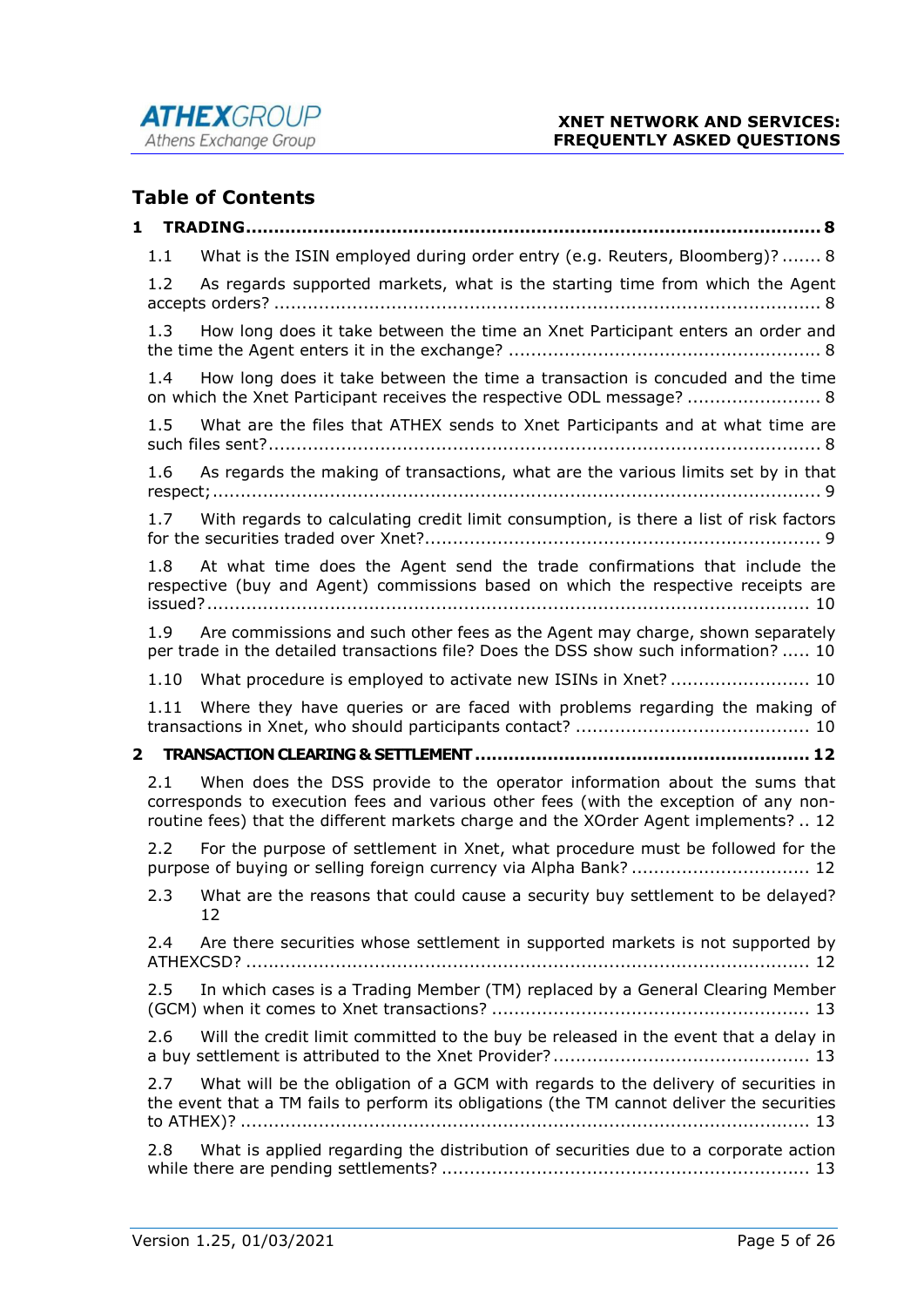|    | 2.9   | Where they have queries or are faced with problems regarding the clearing or<br>settlement of their transactions in Xnet, who should participants contact?  14   |
|----|-------|------------------------------------------------------------------------------------------------------------------------------------------------------------------|
| 3  |       |                                                                                                                                                                  |
|    | 3.1   | On which basis does ATHEXCSD provide custody services in respect of foreign                                                                                      |
|    | 3.2   | May foreign securities be registered in Joint Investor Share Accounts? 15                                                                                        |
|    | 3.3   | With regards to the transfer of foreign security portfolios to DSS/ATHEXCSD, what                                                                                |
|    | 3.4   | Transfer of securities regarding the markets in France and Italy 16                                                                                              |
|    | 3.5   | What is the procedure followed to transfer securities from the Direct Registration                                                                               |
|    | 3.6   | What is the procedure followed for a Deposit/Withdrawal at Custodian (DWAC)                                                                                      |
|    | 3.7   |                                                                                                                                                                  |
|    | 3.8   |                                                                                                                                                                  |
| 4  |       |                                                                                                                                                                  |
|    | 4.1   | In the various markets what other fees apply besides the execution fees? 19                                                                                      |
|    | 4.1.1 |                                                                                                                                                                  |
|    | 4.1.2 |                                                                                                                                                                  |
|    | 4.1.3 |                                                                                                                                                                  |
|    | 4.1.4 |                                                                                                                                                                  |
|    | 4.1.5 |                                                                                                                                                                  |
|    | 4.1.6 |                                                                                                                                                                  |
|    | 4.1.7 |                                                                                                                                                                  |
|    | 4.1.8 |                                                                                                                                                                  |
|    | 4.2   | In what way is the value of transactions and any such additional fees as may apply<br>(fees, stamp duty, SEC fee, etc.) computed by the XOrder Agent? 21         |
|    | 4.3   | What is the reason behind the differences in the (fee-free) net value of<br>transactions between XOrder Agent and DSS trade confirmations? What is the fee to be |
|    | 4.4   | What is the cost involved with regards to the transfer of foreign security portfolios                                                                            |
| 5. |       |                                                                                                                                                                  |
|    | 5.1   |                                                                                                                                                                  |
|    | 5.2   |                                                                                                                                                                  |
| 6  |       |                                                                                                                                                                  |
|    | 6.1   |                                                                                                                                                                  |
|    | 6.2   |                                                                                                                                                                  |
|    | 6.2.1 |                                                                                                                                                                  |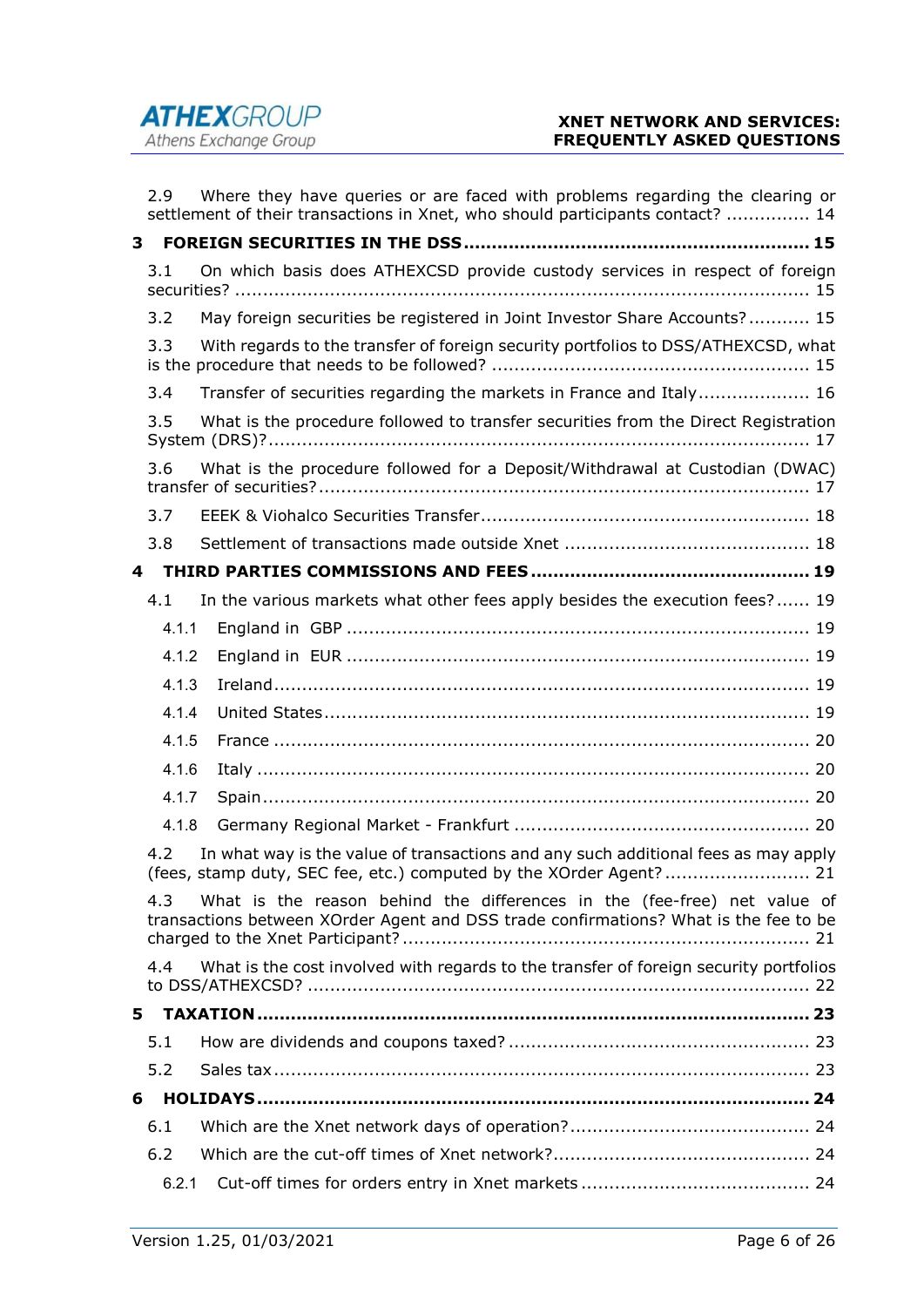

6.2.2 Cut-off times for settlement of transactions realised in Xnet markets .......... 24 6.3 Which is the framework of Xnet services offering in case of Greek holiday and operation of foreign markets? ............................................................................. 24 6.4 Which is the framework of Xnet services offering in case of an Xnet foreign market holiday and operation of the Greek? .................................................................... 25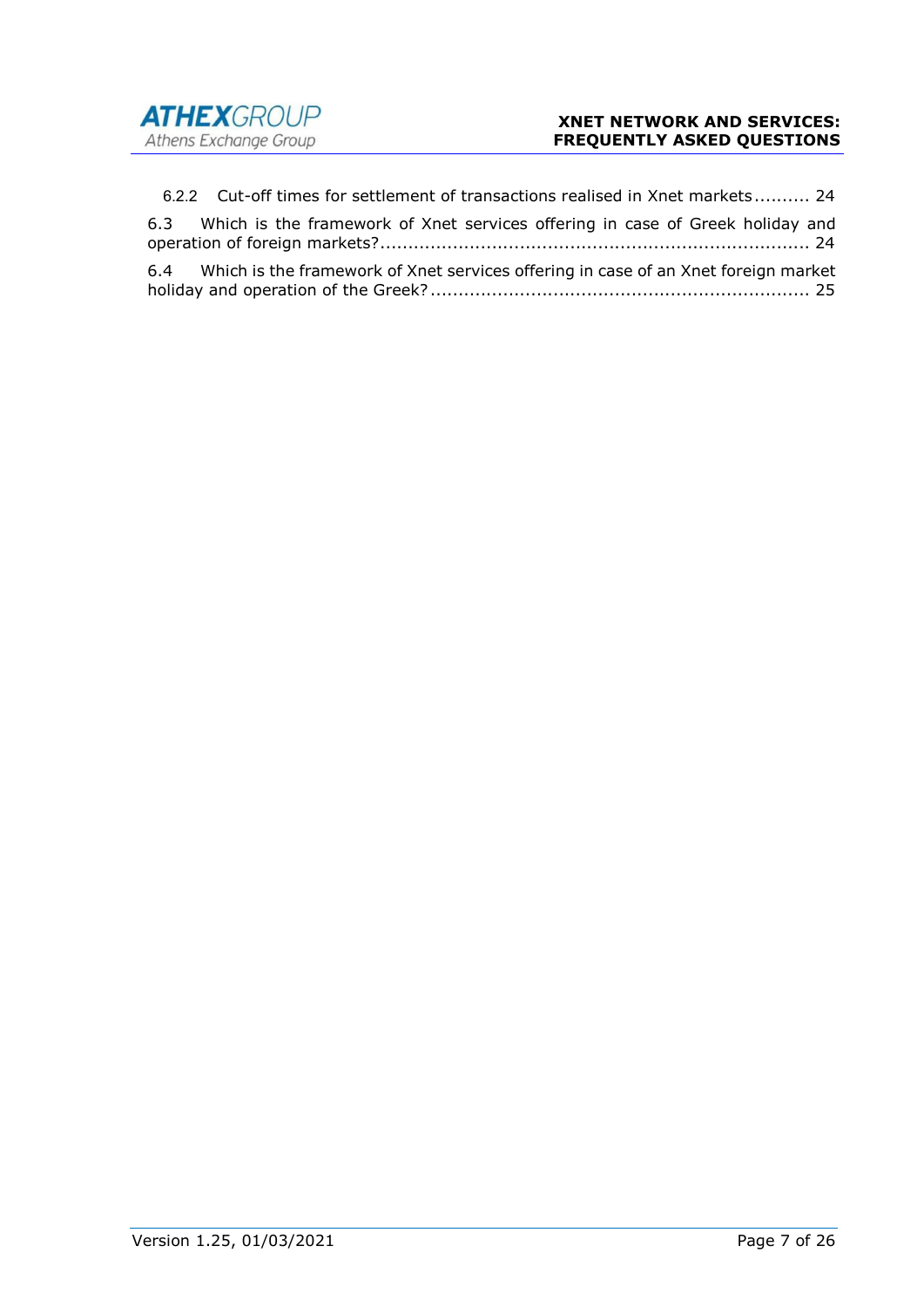# 1 TRADING

#### 1.1 What is the ISIN employed during order entry (e.g. Reuters, Bloomberg)?

Order placement is done via ISIN, Venue and Trading Currency where the Xnet Participant employs an application via an API.

Order placement is done using the security ISIN and the exchange/market where the Xnet Participant employs Xnet front end client of ATHEX.

Especially as far as Great Britain's market is concerned, it is noted that the currency for order entry in Xnet network is English pennies (GBX).

#### 1.2 As regards supported markets, what is the starting time from which the Agent accepts orders?

Orders can be placed for order routing to the supported markets at market opening.

### 1.3 How long does it take between the time an Xnet Participant enters an order and the time the Agent enters it in the exchange?

Less than 1 second (order of magnitude) elapses between the moment an order placed by the Xnet Participant, be it through ODL or Xnet client, is received by ATHEX and the time it is routed to the Agent via FIX.

In general, DMA systems are employed for the automatic entry of orders and the exchange of messages pertaining to such orders.

#### 1.4 How long does it take between the time a transaction is concuded and the time on which the Xnet Participant receives the respective ODL message?

Again, less than 1 second (order of magnitude) elapses between the moment ATHEX receives from the Agent a transaction message and the moment when the message is forwarded to the Xnet Participant via ODL.

In general, DMA systems are employed for the automatic entry of orders and the exchange of messages pertaining to such orders.

#### 1.5 What are the files that ATHEX sends to Xnet Participants and at what time are such files sent?

The following files are sent by ATHEX to Xnet Participants via email on a daily basis:

- 1. Xnet Markets Close Prices File. As regards the ISINs they use to trade on Xnet markets, Xnet Participants have the opportunity to be informed about the respective closing prices. The prices pertain to the day before the transaction day (T-1), and the file is sent to Xnet Participants on a daily basis at 8:50 am.
- 2. Xnet Participants' Transactions File. This file contains a breakdown of the transactions concluded by the respective Xnet Participant on the previous day (T-1) on the supported markets and is sent on a daily basis at 7:00 am.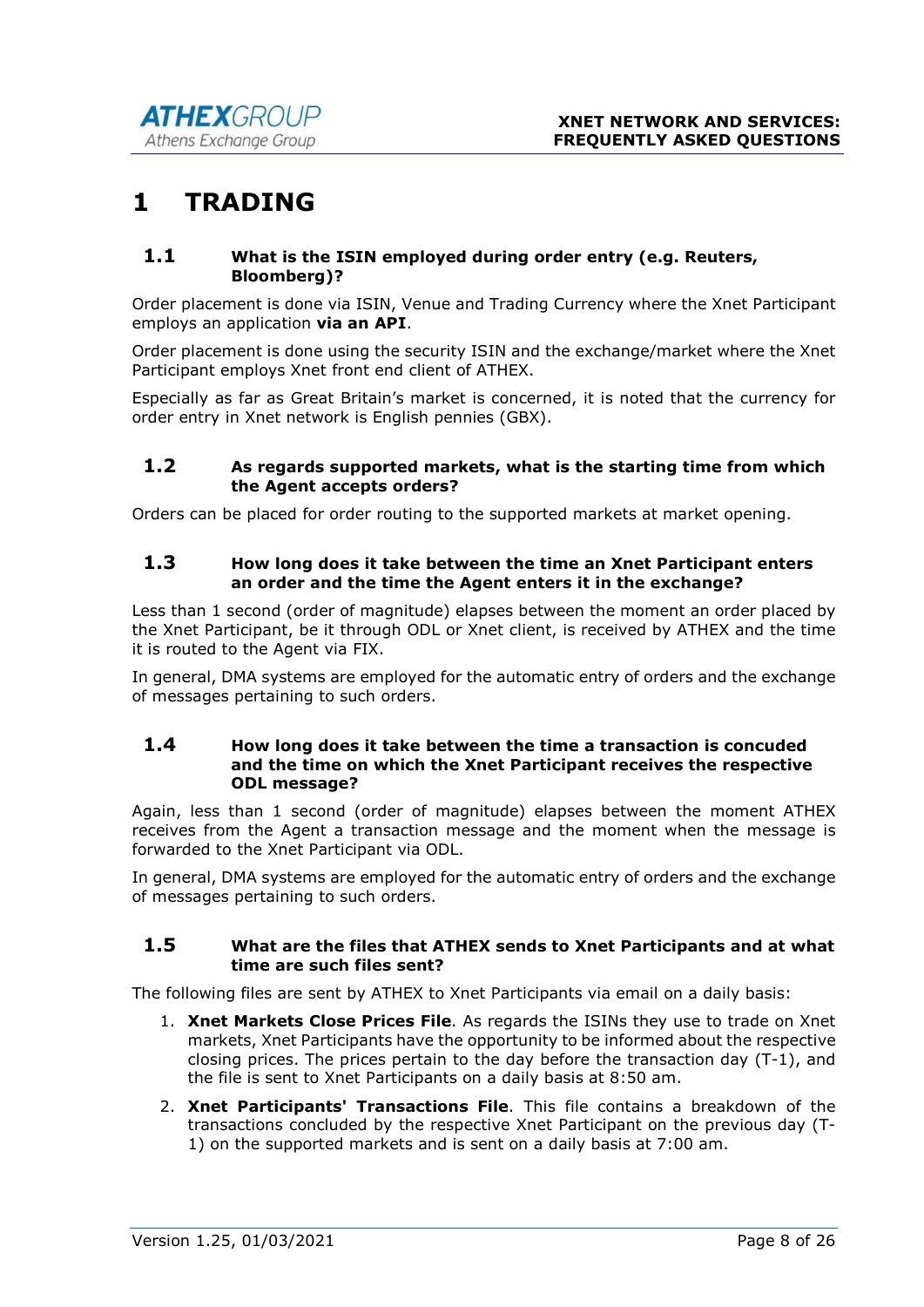3. Reference Data File. The Reference Data File which is sent on daily basis on the following day at 8:45 and provides detailed statistics about the ISINs traded over Xnet.

Additionally, in the Members restricted area (https://www.athexgroup.gr/el/rds), on T+1, at 9:00 a.m. the following RDS (Reference Data System) files are available to Xnet Participants in csv and xml format:

- 1. Currencies\_YYYYMMDD. The particular files consists of the daily exchange rate in Euro of the Xnet supported currencies.
- 2. Holidays\_YYYYMMDD. The Xnet supported markets holidays can be found in the particular file.
- 3. InstrumentSeries YYYYMMDD. This file contains all the securities that are available for trading via Xnet.
- 4. MarketSchedules\_YYYYMMDD. The particular file consists of the market schedule of the Xnet supported markets.
- 5. PriceTickStructures\_YYYYMMDD. The price tick structure of the various products is available in the particular file.

#### 1.6 As regards the making of transactions, what are the various limits set by in that respect;

 Daily Limit of Transactions: EUR 3,000,000 is the default daily limit of transactions set for each Xnet Participant. Any sums that exceed the aforementioned limit may be negotiated and the Agent will normally accept them.

Further, it should be reminded that the respective credit limit of each Xnet Participant also applies.

- Order Price Limits: Regarding order price limits from the current share price, in accordance with instructions of the Provider, the following apply:
	- $\circ$  If the orders are 'passive', ie are orders entered into the market and wait to be executed, their entry is permitted at a price within the price range defined by the respective exchanges, as appropriate.
	- $\circ$  If the orders are 'aggressive', that is they are entered in order to "hit" the market (in other words to 'hit' existing bid or ask), they will be executed up to the point where the stock price change has reached 1% compared the price of the last transaction. The unexecuted part of the order will be cancelled. The same is true regardless if the 'aggressive' order is without limit (Market - MKT), or with limit (Limit - LMT).

#### 1.7 With regards to calculating credit limit consumption, is there a list of risk factors for the securities traded over Xnet?

The Reference Data File received on a daily basis contains the Specific and General Risk per security supported for trading over Xnet.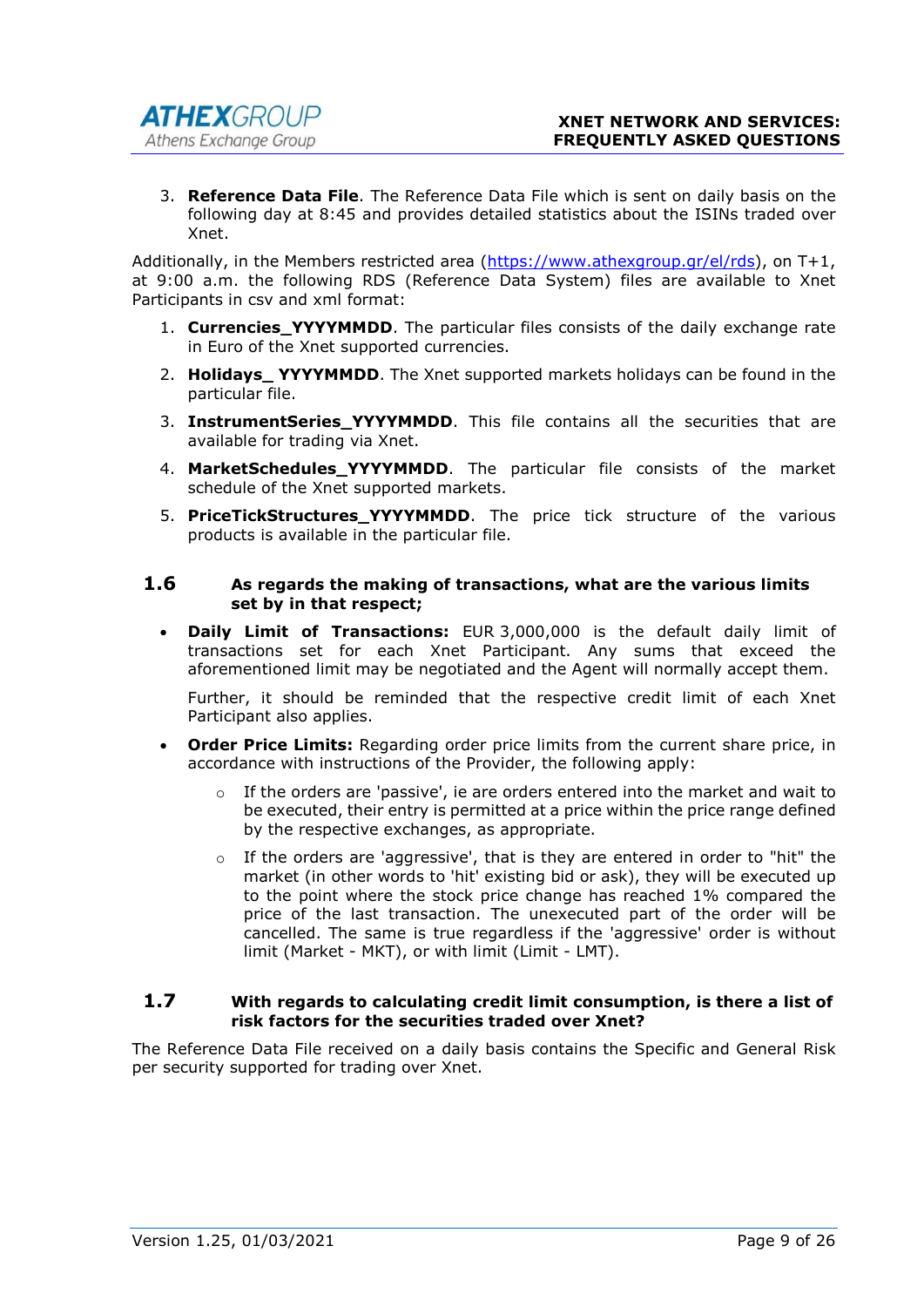#### 1.8 At what time does the Agent send the trade confirmations that include the respective (buy and Agent) commissions based on which the respective receipts are issued?

With regards to all trades performed, grouped by order or ISIN, depending on the agreement made with the XOrder Agent, trade confirmations are issued and sent to the Xnet Participant by the XOrder Agent. The XOrder Agent sends the trade confirmations, to such email address as the Xnet Participant has provided to that end, either before the execution of the order has been concluded or at the close of each market.

#### 1.9 Are commissions and such other fees as the Agent may charge, shown separately per trade in the detailed transactions file? Does the DSS show such information?

No commissions or other fees are shown in the orders/transactions file. Trade confirmations show fees collectively.

Further, the same reports that are used to show the fees for the ATHEX securities markets are also used to show all fees in detail.

# 1.10 What procedure is employed to activate new ISINs in Xnet?

With a view enabling Xnet Participants to manage more efficiently the data they receive either via ODLs or via email, and due to the great number of ISINs traded on Xnet markets, daily access is given to Xnet Participants to a functional subset of ISINs.

Responsibility for the initial activation and maintenance of such functional subset of ISINs lies with ATHEX as the latter is the XOrder system operator.

The following ad hoc requests made by Xnet Participants are also satisfied by ATHEX.

- Requests for confirmation of the activation and inclusion of the total number of ISINs included in the Xnet Participant's client portfolio.
- Requests for activation of the ISINs requested by Xnet Participants and contained in the functional subset of ISINs supported by XOrder.

A request indicating the ISIN, the market code (MIC) and the currency code for the particular ISIN(s) must be sent to Members Support & Network Management Unit for new ISINs to be activated in XOrder.

#### 1.11 Where they have queries or are faced with problems regarding the making of transactions in Xnet, who should participants contact?

 For general information regarding Xnet network (i.e. participation issues, provided services, pricing policy issues and more)

E-mail xnet@athexgroup.gr

Τηλ. 210 336 6330

Fax. 210 336 6296

 For issues of every day operation (i.e. new ISINs activation, issues regarding technical infrastructure and more)

Τηλ: (+30) 210 3366 39, 210 3366 385, 210 336 6818 (μετά τις 19:00)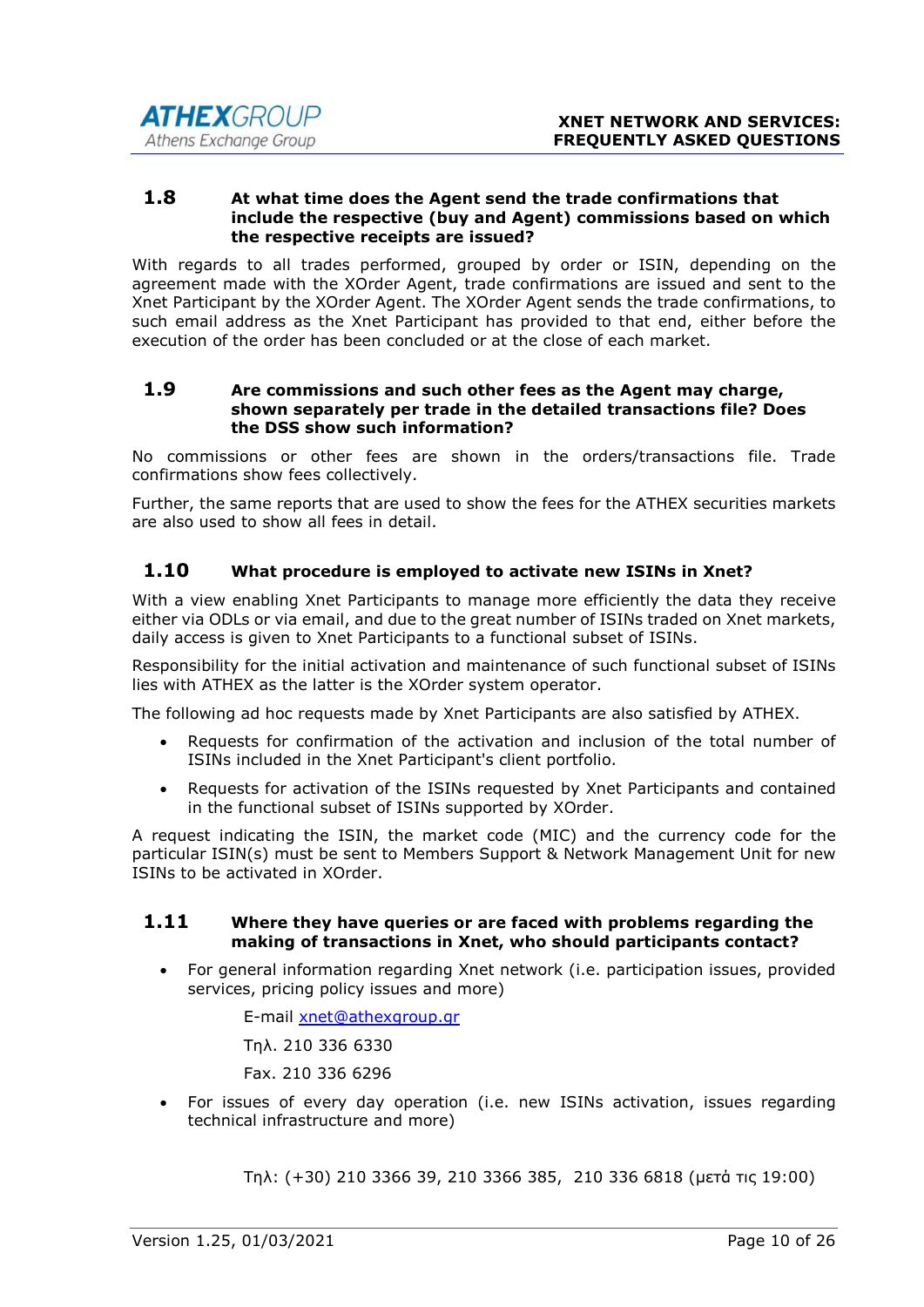

Fax: (+30) 210 3366 286 E-mail: Members-Support@athexgroup.gr Service Desk: Members-Support/servicedesk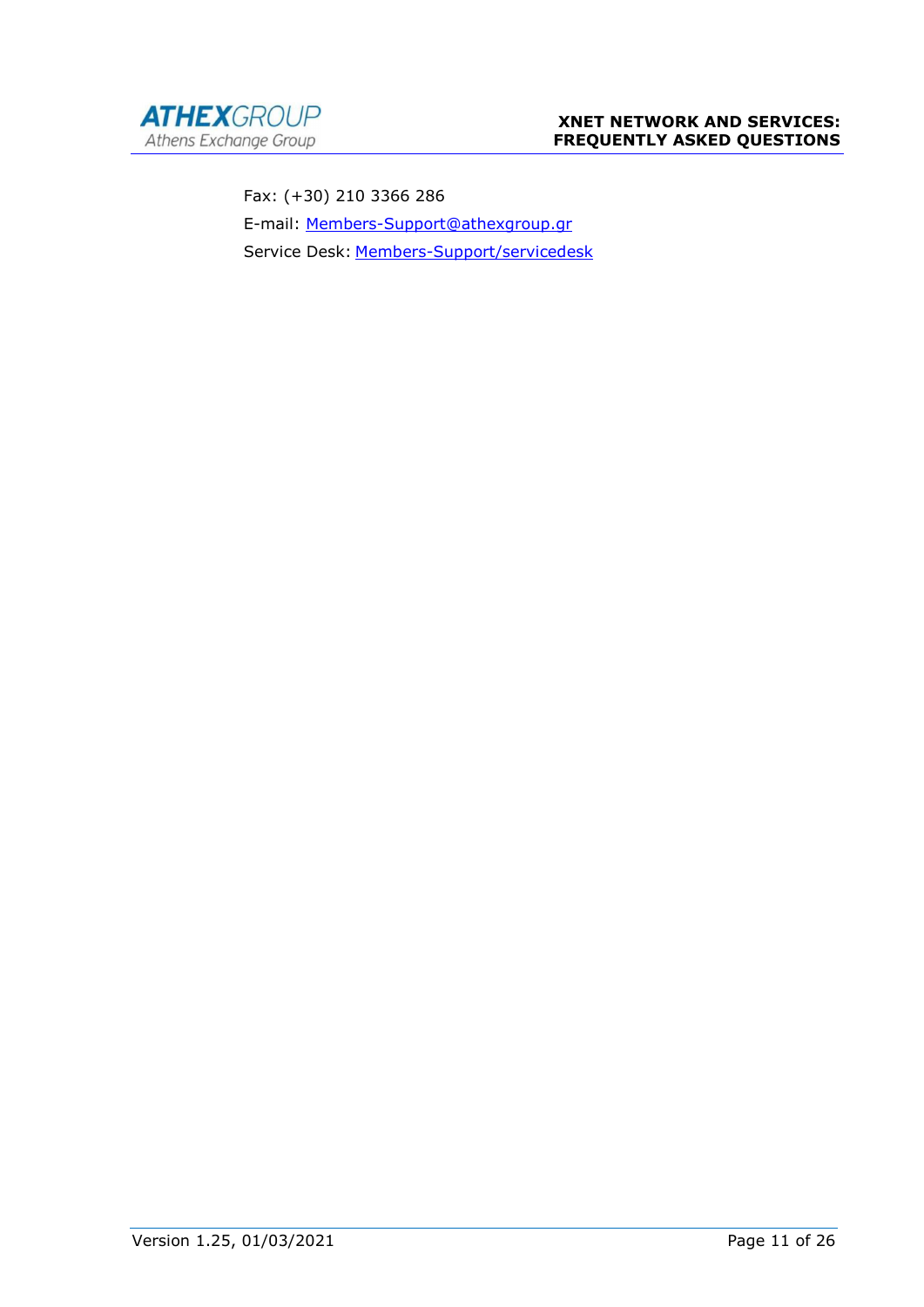# 2 TRANSACTION CLEARING & SETTLEMENT

#### 2.1 When does the DSS provide to the operator information about the sums that corresponds to execution fees and various other fees (with the exception of any non-routine fees) that the different markets charge and the XOrder Agent implements?

Currently, it is on the settlement date (SD) that follows the loading of the Greek market transactions over the DSS, that the operator will receive information, either in euros or in foreign currency, on the various fees. (Please bear in mind that the various fees are calculated and collected in the currency of the transaction). ATHEXCSD will collect such fees on SD+1, namely on such business day as follows the settlement date.

#### 2.2 For the purpose of settlement in Xnet, what procedure must be followed for the purpose of buying or selling foreign currency via Alpha Bank?

The procedure followed is as follows:

- 1. A request to buy or sell foreign currency is sent via fax to Alpha Bank by the Xnet Participant. A special form must be filled in and used to send the request.
- 2. A reply with regards to the granting of the Xnet Participant's request will be sent via fax to them. The foreign currency conversion rate and the respective sum will be stated in the reply.

The buy or sell of foreign exchange is done on the same day with a 2-day value date, pursuant to the contract, and in any case, at such price as Alpha Bank will establish on the date on which the request was sent. On a case to case basis, conversions with same-day value date are possible.

In practical terms, this means that on  $T + 1$  participants will be able to buy (or buy in advance) such foreign currency as they will require on the day on which the transaction will be settled in Xnet, an on  $T + 1$  sell such foreign currency as they will receive on the day of the settlement.

#### 2.3 What are the reasons that could cause a security buy settlement to be delayed?

Where for any reason whatsoever the counterparty abroad delays to deliver the securities bought, this can cause the security buy settlement to be delayed. Both ATHEX and ATHEXCSD endeavor to the extent possible to address any such events. Nonetheless, it should be pointed out that in the event of non-liquid securities and given that buying such securities by exceptional procedures is difficult, this problem is made worse.

#### 2.4 Are there securities whose settlement in supported markets is not supported by ATHEXCSD?

Yes, DTCC chilled/frozen securities in the United States market. Depository Trust & Clearing Corporation (DTCC) in the United States can limit settlement for specific securities. Such securities, which are settled through the transfer of certificates via transfer agents, are called chilled/frozen securities.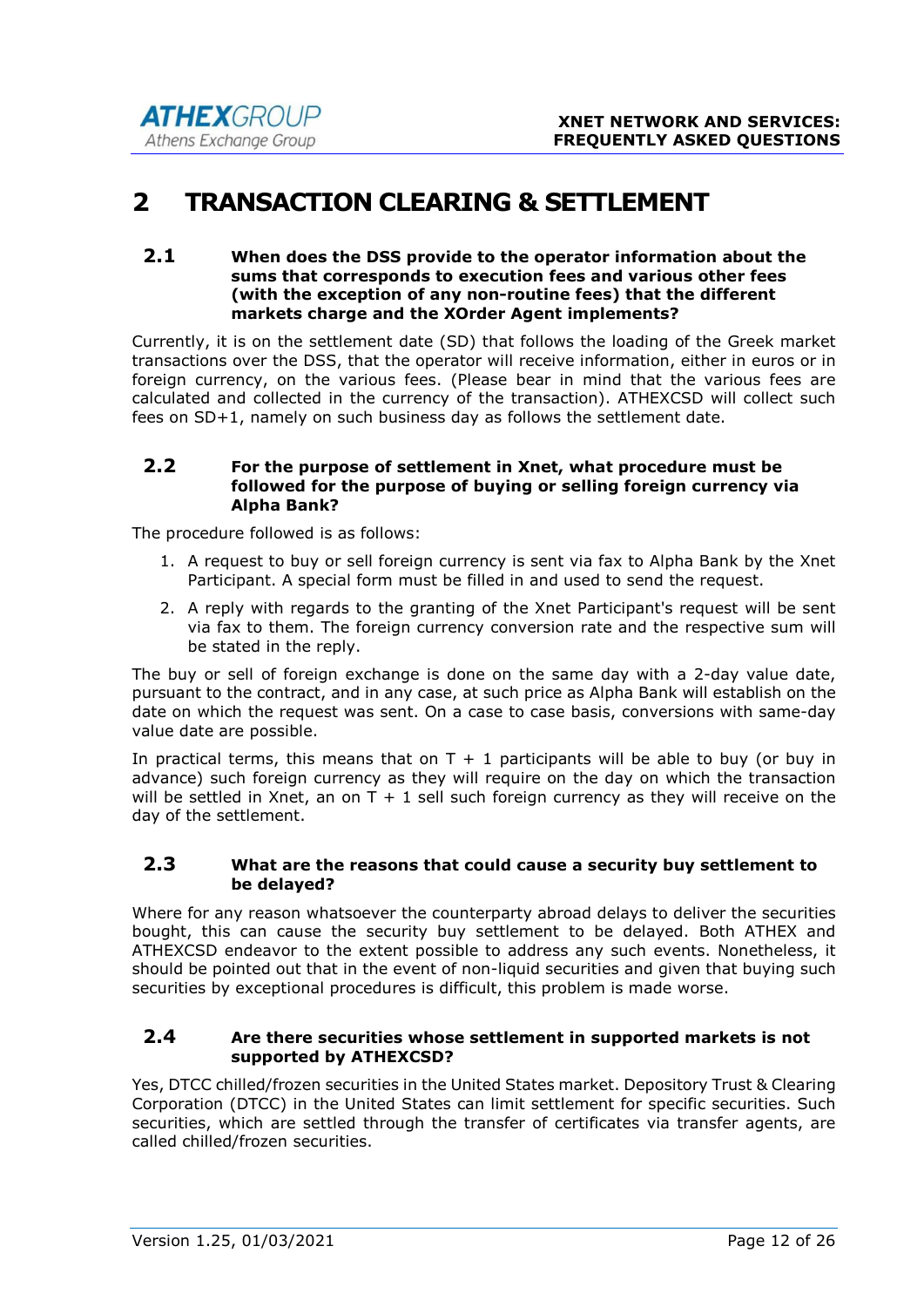Therefore, major delays and increased costs, that cannot be calculated in advance and are borne by Xnet Participants/Operators, are involved in these cases.

The following documents of SEC and DTCC provide information about such securities:

- www.sec.gov/investor/alerts/dtcfreezes.pdf
- www.dtcc.com/downloads/legal/imp\_notices/2010/dtcc/z0025.pdf

Xnet services do not support trading, clearing and settling transactions on such securities as of 7th October 2013.

#### 2.5 In which cases is a Trading Member (TM) replaced by a General Clearing Member (GCM) when it comes to Xnet transactions?

Where a TM has failed to perform their obligations vis-a-vis ATHEX both money-wise (buys) and security-wise (sells), a GCM will replace the TM for the purpose of performing the TM's obligations. On the contrary, there will be no need for the GCM to take action and the GCM will have no other responsibilities where a settlement delay is attributed to the Xnet Provider.

#### 2.6 Will the credit limit committed to the buy be released in the event that a delay in a buy settlement is attributed to the Xnet Provider?

There are various reasons, usually linked to the rules of usual functioning of a foreign market, why the settlement of transactions in Xnet can delay for a few (1-2) days. No provision is made for the release of the credit limit in such cases.

On the contrary, the credit limit committed may be released following prior contact with the Securities and Derivatives Clearing and Settlement Department in the event that there is no significant delay in the settlement and where TM-GCm has fulfilled their obligations.

#### 2.7 What will be the obligation of a GCM with regards to the delivery of securities in the event that a TM fails to perform its obligations (the TM cannot deliver the securities to ATHEX)?

The GCM must take action to find and deliver the securities to ATHEX. The obligation can be fulfilled by a third party custodian either buying securities over Xnet (the General Clearing Member must be an Xnet Participant) or transferring existing securities by entering a OTC order (Investor CSD service). At any rate, the settlement of the buy will take place before the settlement of the defaulted sale.

#### 2.8 What is applied regarding the distribution of securities due to a corporate action while there are pending settlements?

The settlement of foreign exchange transactions in DSS is carried out with the same functionality and algorithms that the settlement of domestic securities is carried out. This solution has been selected for two main reasons:

- 1) In order to enable the netting of the cash obligations arising from transactions, so that Participants do not have to finance the full value of their purchases.
- 2) In order to for Participants to be able to reuse the existing infrastructure and procedures, so that there is no cost burden from the development of new systems and procedures.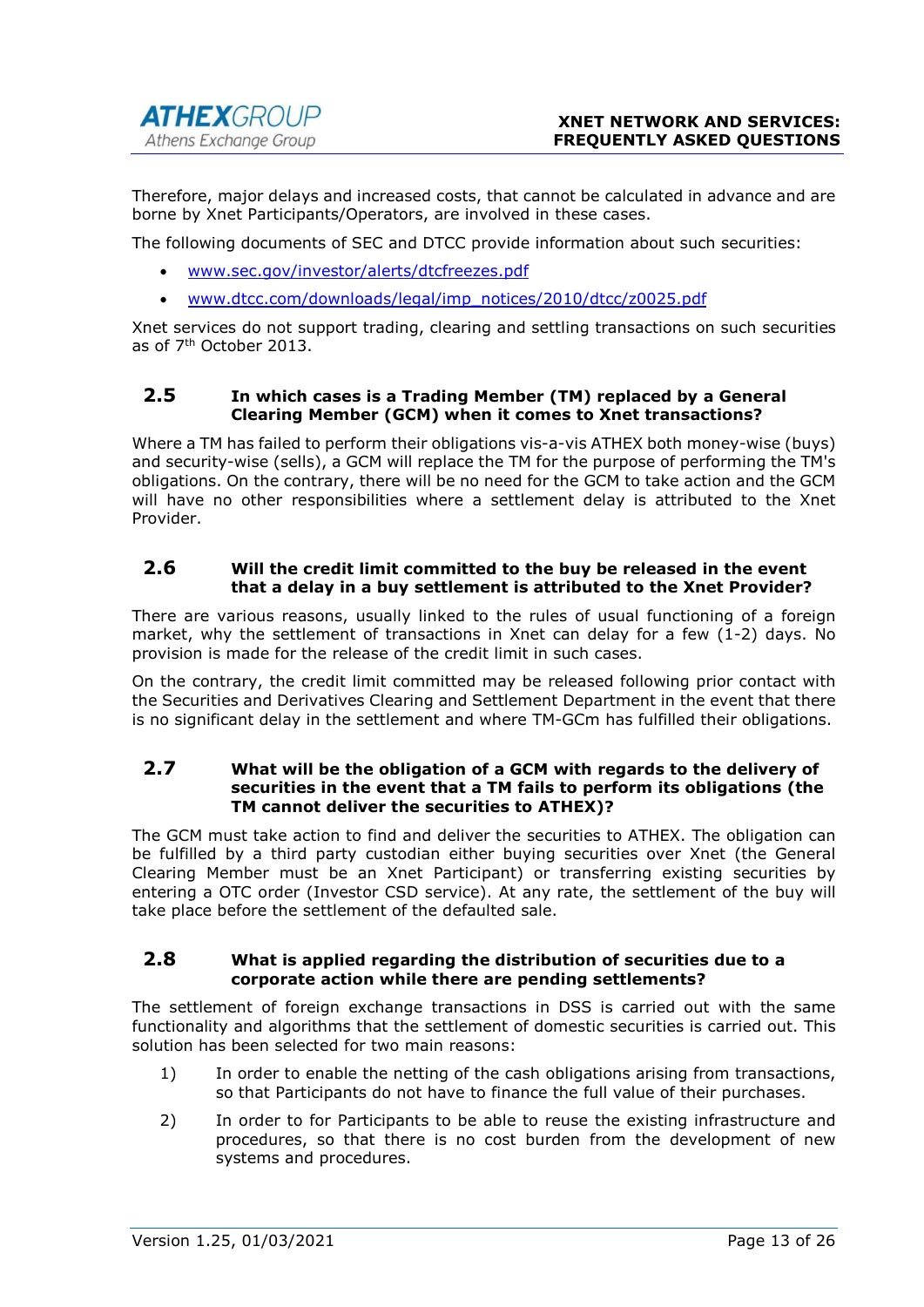

However, it is noted that the settlement of foreign transactions in foreign depositories is carried out separately for each transaction (gross settlement). This means that the settlement in DSS may not be able to accurately track the settlement in foreign depositories until the settlement of all outstanding transactions of a security has been completed (this occurs frequently in case of intraday transactions).

As a consequence of this differentiation, the credit of securities in DSS as a result of a corporate action (e.g. a reverse split) may have to be delayed if it occurs during a period when there are unsettled transactions because, in the interim period until the conclusion of all settlements, the balance in which the corporate action has been effected by the foreign depository may differ from the corresponding balance in the DSS in which the corporate action can be effected.

#### 2.9 Where they have queries or are faced with problems regarding the clearing or settlement of their transactions in Xnet, who should participants contact?

For matters of daily operation that pertain to settlement:

#### Athens Exchange S.A.

Securities and Derivatives Clearing Department

Clearing&Settlement-Dpt@athexgroup.gr

Tel. +30 210 3366766

Fax. +30 210 3366237

• For matters that regard the transfer of securities:

#### Hellenic Central Securities Depository

Foreign Security Settlement

#### FSS@athexgroup.gr

Tel. +30 210 3366930

Fax. +30 210 3366475

For matters that regard corporate trades and taxation:

#### Hellenic Central Securities Depository

Corporate Actions Department

corporateactions@athexgroup.gr

Tel. +30 210 3366713

Fax. +30 210 3366712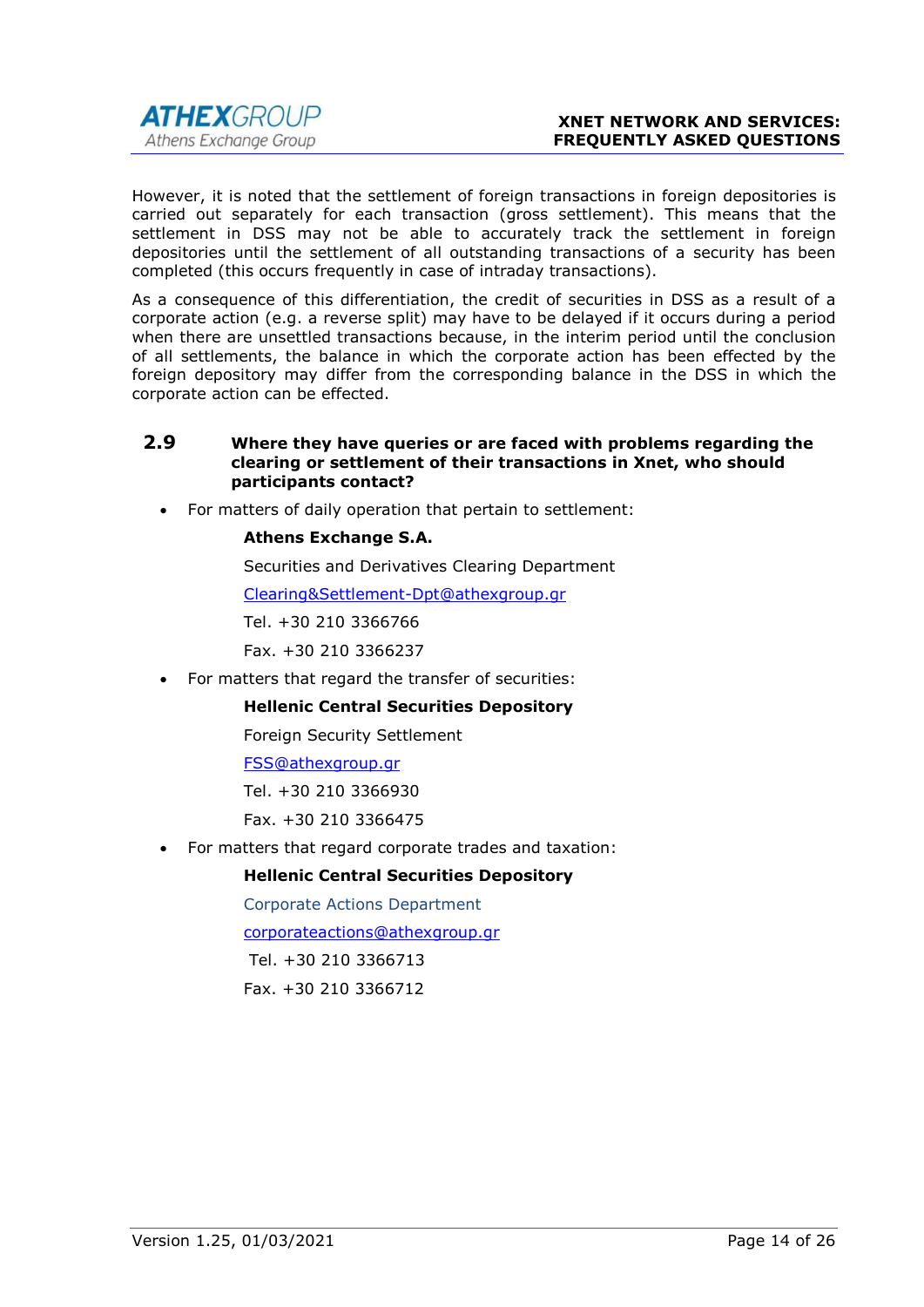# 3 FOREIGN SECURITIES IN THE DSS

#### 3.1 On which basis does ATHEXCSD provide custody services in respect of foreign securities?

Under the provisions of Law 3756/2009 the framework for monitoring, in accounting form, of transferable securities was restructured extending the ability of the ATHEXCSD Dematerialized Securities System (DSS) to monitor any transferable securities, regardless of whether they have been issued by Greek or foreign corporate forms and regardless of whether they are listed on a regulated market or traded on a multilateral trading facility.

Under Article 5, by being the DSS Operator, ATHEXCSD may have an aggregate account in a foreign dematerialized or immobilized securities registry (depositories), directly or via a credit institution acting as custodian. Such account will be kept in ATHXCSD's name but on account of third party beneficiaries. Such securities accounts as are kept in the DSS in their name shall be used to monitor the beneficiaries of foreign securities held in a foreign registry (depository). Under the DSS Regulation, ATHEXCSD may, acting as custodian or sub-custodian, monitor the beneficiaries of transferable securities issued by foreign issuers and entered into a foreign dematerialized or immobilized securities registry (depository).

The aforementioned law also enables the ATHEXCSD DSS operation framework for the purpose of linking ATHEXCSD with other registries (depositories) of transferable securities in book entry form. Under Article 6, ATHEXCSD may, being the DSS Operator, enter into agreements regarding the keeping transferable securities in book entry form or associate with foreign systems or registries (depositories) or credit institutions acting as custodians. Where it believes that the smooth functioning of the market and the protection of investors is not safeguarded, the Hellenic Capital Market Commission may oppose to the conclusion of agreements or the creation of links.

Links have been created between the Clearstream Banking Frankfurt (Germany) and ATHEXCSD, as well as between Citibank and ATHEXCSD with a view to the provision of custody services in respect of securities held in the depositories of the markets of Austria, Belgium, France, Denmark, Switzerland, USA, Ireland , Spain, Italy, Canada, UK, Norway, Netherlands, Portugal, Sweden, Finland, Australia, Hong Kong, Japan, South Africa, Singapore, New Zealand, as well as at the International Central Securities Depository (ICSD) Euroclear Bank.

#### 3.2 May foreign securities be registered in Joint Investor Share Accounts?

According to the relevant explanations of the competent bodies of the Hellenic Capital Market Commission, keeping positions on foreign transferable securities in Joint Investor Share Accounts (JISAs) in the DSS in the context of Xnet/Investor CSD services is inconsistent with the philosophy and the framework for the use of Joint Accounts under applicable legislation.

#### 3.3 With regards to the transfer of foreign security portfolios to DSS/ATHEXCSD, what is the procedure that needs to be followed?

The procedure laid down next must be followed in the event that an operator wants to proceed to transfer to the DSS (and place under the management of ATHEXCSD) an existing portfolio of foreign securities held either on the operator's own account or on the account of the operator's clients, and such portfolio is found in a depository in one of the supported countries and subject to the management of another custodian: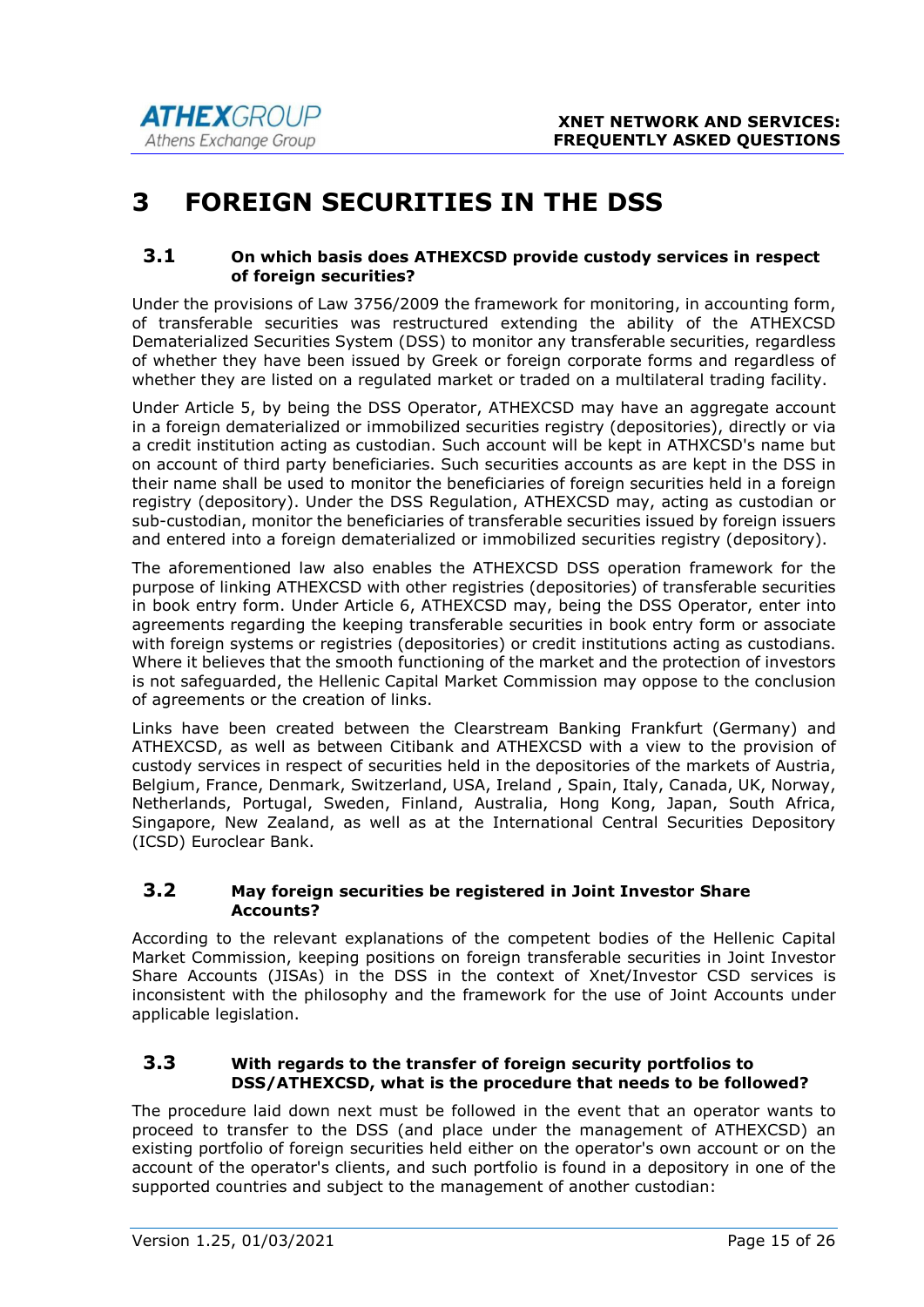- 1. The operator must first agree in advance with the existing custodian on the settlement date, the securities (ISINs) to be delivered and their numbers, the foreign depository where the transfer will be carried, and counterparty details must be exchanged, namely:
	- the details of such account as ATHEXCSD holds with the foreign depository will be given to the existing custodian for the latter to deliver the securities to such account (ATHEXCSD provides such details in the ATHEXCSD Standard Settlement Instruction Matrix); and
	- the details of such account as the existing custodian holds with the foreign depository (the existing custodian's respective Settlement Instructions) from which ATHEXCSD will receive the securities on the account of the Operator and the Operator's client.
- 2. Afterwards, the Operator must, pursuant to aforementioned agreements made, ask of the existing custodian to send a DFP instruction (Delivery Free of Payment) (SWIFT MT542) to the foreign depository in respect of the securities.
- 3. Simultaneously, the Operator must enter in the DSS (OTC transaction management screen) an RFP instruction for the receipt of the securities. In the order, the Operator will indicate as its counterparty the existing custodian with whom the Operator exchanged details as specified above.
- 4. Provided that the Operator has specified that the securities will be received in the DSS in the Transitory Account of the Operator's Share Account, the Operator must see to it that within 1 day from receiving the securities these are transferred to Securities Accounts of beneficiary investors. To do this, the Operator must, via the OTC Transaction Management screen of the DSS and specifying ATHEXCSD as the depository, enter in the DSS 2 orders (1 delivery order and 1 receipt order).
- 5. Pursuant to ATHEXCSD's existing pricing policy (see ATHEXCSD Board Resolution No 1), there will be a cost for each OTC settlement order addressed to a foreign depository. Moreover, a fee of EUR 0.50 will apply per side (receipt-delivery, total fee of EUR 1.00) for each OTC settlement instruction distributing securities from the Operator's transitory account to securities account of investors. As a result, it is in the interest of Operators-Xnet Participants to place, when practicable, aggregate orders for the transfer of portfolios to the DSS and then have further distribution to individual accounts. The following example shows the difference between the costs incurred in a transfer from an existing custodian for 2 clients to a market at EUR 8 per settlement instruction when the orders are executed separately and when an aggregate order is executed:

(a) there is a cost of 2  $\times$  EUR 8 = EUR 16 if 2 orders are settled at the foreign depository; whereas

(b) the cost is  $(1 \times$  EUR 8) +  $(2 \times$  EUR 1) = EUR 10, namely EUR 6 less than the cost involved in the previous point if an aggregate order is settled for the securities to be transferred to the transitory account and then distributed to the 2 investors in the DSS.

# 3.4 Transfer of securities regarding the markets in France and Italy

It must be specified whether a transfer of securities for the markets of France and Italy leads to a Change/No Change of Beneficiary Owner - CBO / NCVO respectively, in order for the securities to be transferred. The information should be inputted into the comments filed of the OTC entry screen of the DSS.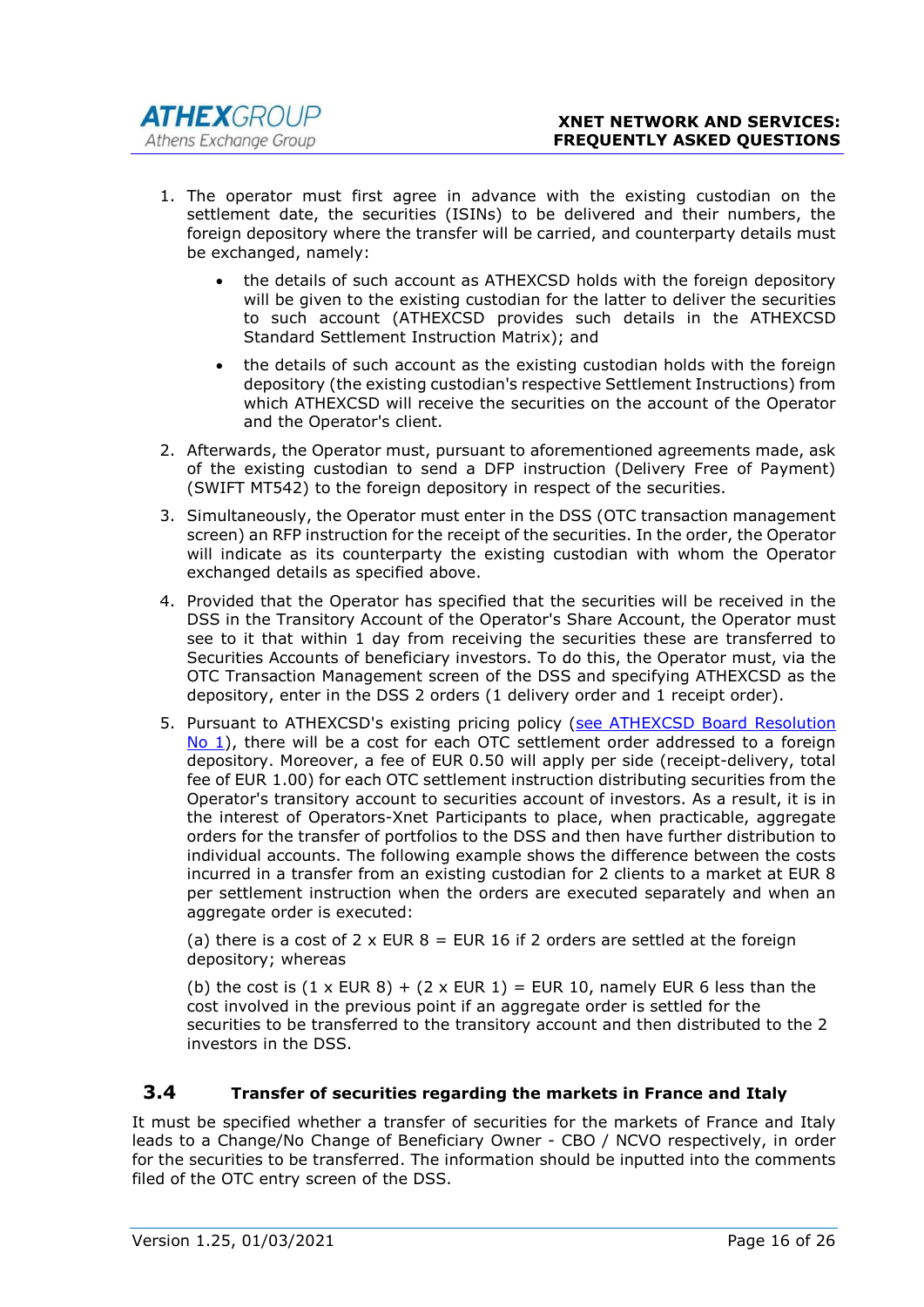#### 3.5 What is the procedure followed to transfer securities from the Direct Registration System (DRS)?

Certain issuers or transfer agents in the United States employ the DRS to register securities in book-entry form in the name of the investors. Where an investor holds securities in the DRS and wishes that the sale of such securities be settled via ATHEXCSD, such investor must first see to it that the securities are transferred to such account as ATHEXCSD holds with the DTCC.

Where the Operator of the investor wishes to receive the securities from the DTCC, the Operator must enter in the OTC transactions subsystem a settlement instruction to that effect. Besides the ISINs and the number of the securities involved, the Operator will also specify:

- the code (in the form of 78xx) that the transfer agent delivering the securities has in the DRS;
- such account number as the investor holds with the transfer agent.

Next, the Operator must send scanned copies of the following to the Foreign Security Settlement Department (FSS@athexgroup.gr):

- investor's tax ID (US citizens);
- W8-BEN form (non-US Citizens);
- statement of the above account of investor with the transfer agent.

Orders for receipt from the DRS must be entered at 15:00 Athens time at the latest in order for the same-day start of the processing of DRS orders to take place. An order may be rejected and cancelled where information is missing or where the information entered does not match that entered in the DRS by the counterparty transfer agent.

An order will be transferred to the intended transfer agent, provided no problems are identified during the checks run by the Provider or the DTCC. The transfer agent has 24 hours to either accept or reject the order. On the following business day ATHEXCSD is informed as to whether the order was accepted or rejected. Confirmation as to whether the transfer from the DRS was either performed or rejected may, therefore, require at least 2 business days. However, due to the time difference with the US as well as due to transfer agent delays, confirmation may take even longer.

The order of transfer from the DRS must be entered on the T of the sell transaction, or, if not possible, no later than 15:00 hours on T+1, where the securities that will originate from the DRS are to be used for the sell transaction settlement.

#### 3.6 What is the procedure followed for a Deposit/Withdrawal at Custodian (DWAC) transfer of securities?

Where transactions/security transfers are made between brokers/dealers, DWAC is the method employed to transfer securities electronically between the DTCC, which acts as the Clearing House, and the transfer agents of companies that have issued the securities to be settled. Under the DWAC, just like under the DRS, investors can instead of keeping their securities in physical form, keep them in the transfer agent's books in registered form.

Where the Operator of the investor wishes to receive the securities from DWAC, the Operator must enter in the ATHEXCSD OTC transactions subsystem an order to that effect. Besides the ISINs and the number of the securities involved, in the order the Operator will also specify: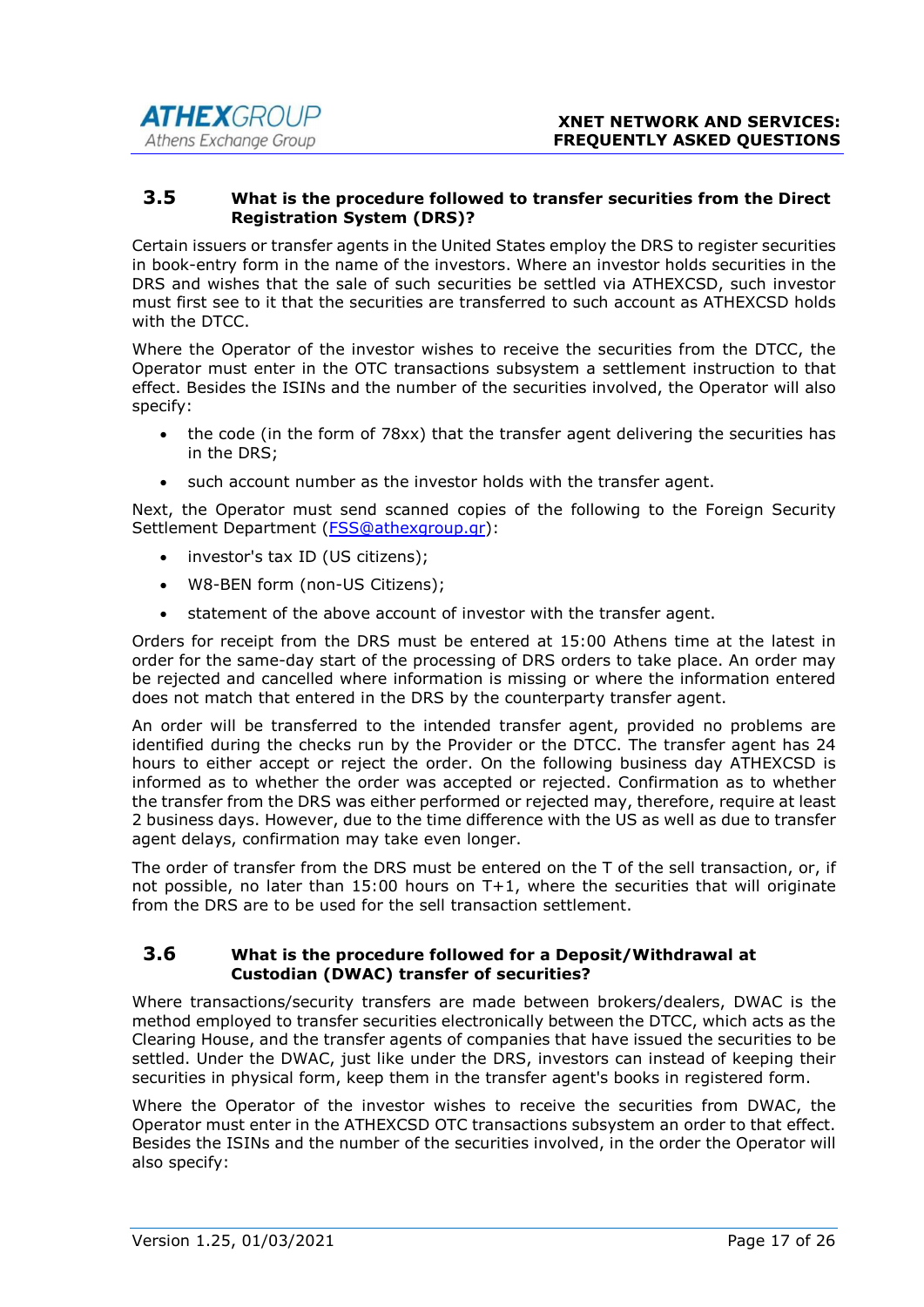- the transfer agent's name, the transfer agent's DTCC code and a contact person at the transfer agent;
- the name of the shareholder at the transfer agent on the account of whom the transfer is performed.

Further, Data Source Scheme, DTCYID/3122 must be filled-in in the Counterparty and Order Originator Client fields in the OTC entry screen in the DSS.

# 3.7 EEEK & Viohalco Securities Transfer

As regards the transfer of EEEK securities between DSS/SIS/Crest/DTCC and of Viohalco securities between DSS/Euroclear Belgium specific instructions can be found on ATHEXGroup's website at:

http://www.athexgroup.gr/el/web/guest/members-settlement-manuals

## 3.8 Settlement of transactions made outside Xnet

It should be pointed out that Versus Payment transactions made without using Xnet can be settled as part of the Investor CSD service. This applies in the following cases:

- 1) the broker involved in the transaction is other than the Agent; but
- 2) ATHEXCSD undertakes the settlement and custody.

In this case, besides the Operator entering a settlement order in the DSS on the basis of the counterparty broker's SSIs and informing the latter of ATHEXCSD's SSIs, a transaction is also made in the settlement date in the operator's cash settlement account. In order for ATHEXCSD to send the cash settlement amount to the Provider, the Operator must, when receiving securities, proceed to the timely placement of the corresponding cash amount in the cash settlement account on the day of the settlement. On the contrary, in the event of a sell, the Operator expects ATHEXCSD to credit the cash settlement account with the respective amount.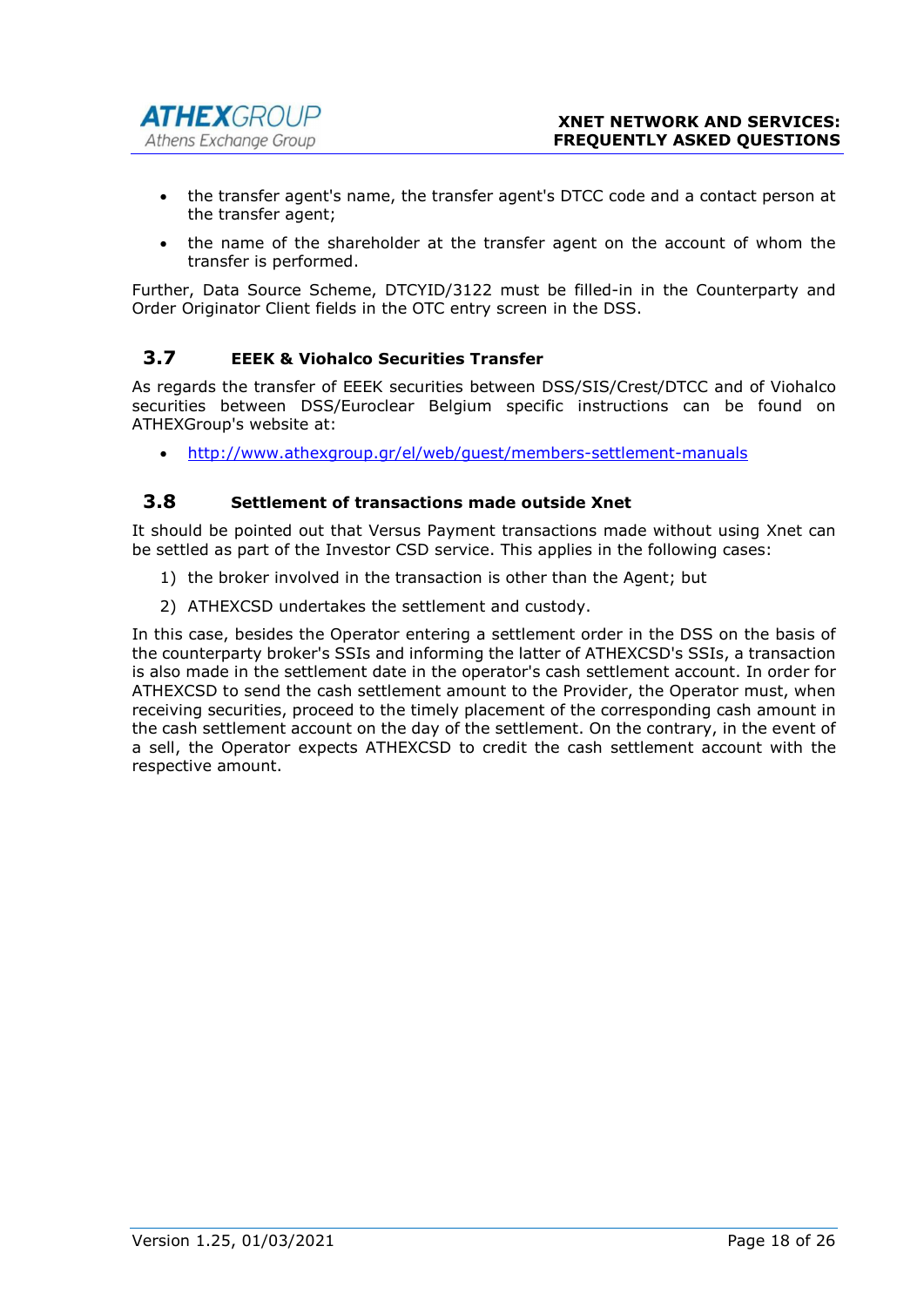# 4 THIRD PARTIES COMMISSIONS AND FEES

#### 4.1 In the various markets what other fees apply besides the execution fees?

Besides the execution fees, the following fees are the most common according to the latest information obtained from ATHEXCSD providers:

#### 4.1.1 England in GBP

- Stamp Duty: 0.5% on the value of buys
- PTM Levy: Where the value of a ticketed trade (set of trades corresponding to an order) exceeds £ 10,000 the PTM levy stands at £ 1. Such fee is levied on shares of companies established in the United Kingdom, the Channel Islands, the Isle of Man.

#### 4.1.2 England in EUR

- Stamp Duty:  $1\%$  on the value of buys
- PTM Levy: Where the value of a ticketed trade exceeds  $\epsilon$  12,500 the PTM levy stands at  $\epsilon$  1.25.

#### 4.1.3 Ireland

- Stamp Duty: 1% on the value of buys
- ITP Levy: Where the value of a ticketed trade exceeds EUR 12,500 the ITP levy stands at EUR 1.25.

#### 4.1.4 United States

- **SEC Fee:**  $0.0510/1,000,000$  on the value of sells (February 2021). The SEC Fee that applies each time is available at following address: http://www.sec.gov/divisions/marketreg/mrfreqreq.shtml
- In the event of securities on which DTCC has imposed restrictions, an additional, exceptional fee will apply for settlement with physical delivery (see 2.4). The number of certificates that will need to be transferred to cover the amount under settlement will determine the amount of the fee to be charged. Article 33 of ATHEXCSD Resolution No 1 makes provision for this fee, which is passed to to Operators.
- Depository Servicing Fees (applies where an American Depository Receipt (ADR) is held): Custody fees called Depository Servicing Fees or ADR Pass-through Fees, are charged by banks that offer ADR custody and act as ADR agents, in order to cover the cost incurred for managing the ADR issue.

In the beginning, these fees were charged by ADR agents by deducting them from the dividend sums distributed. However, SEC approval was secured by Depository Trust & Clearing Corporation (DTCC) to collect such fees on the account of ADR agents and in respect of ADRs that do not give rise to dividend payments. Next, Depository Trust & Clearing Corporation charges such fees to its members, such as for instance Citi GTS, that hold ADRs on the account of their clients.

For each ADR a different fee and time of charge applies. The fees and times when such fees are charged for each ADR are established in the ADR prospectus.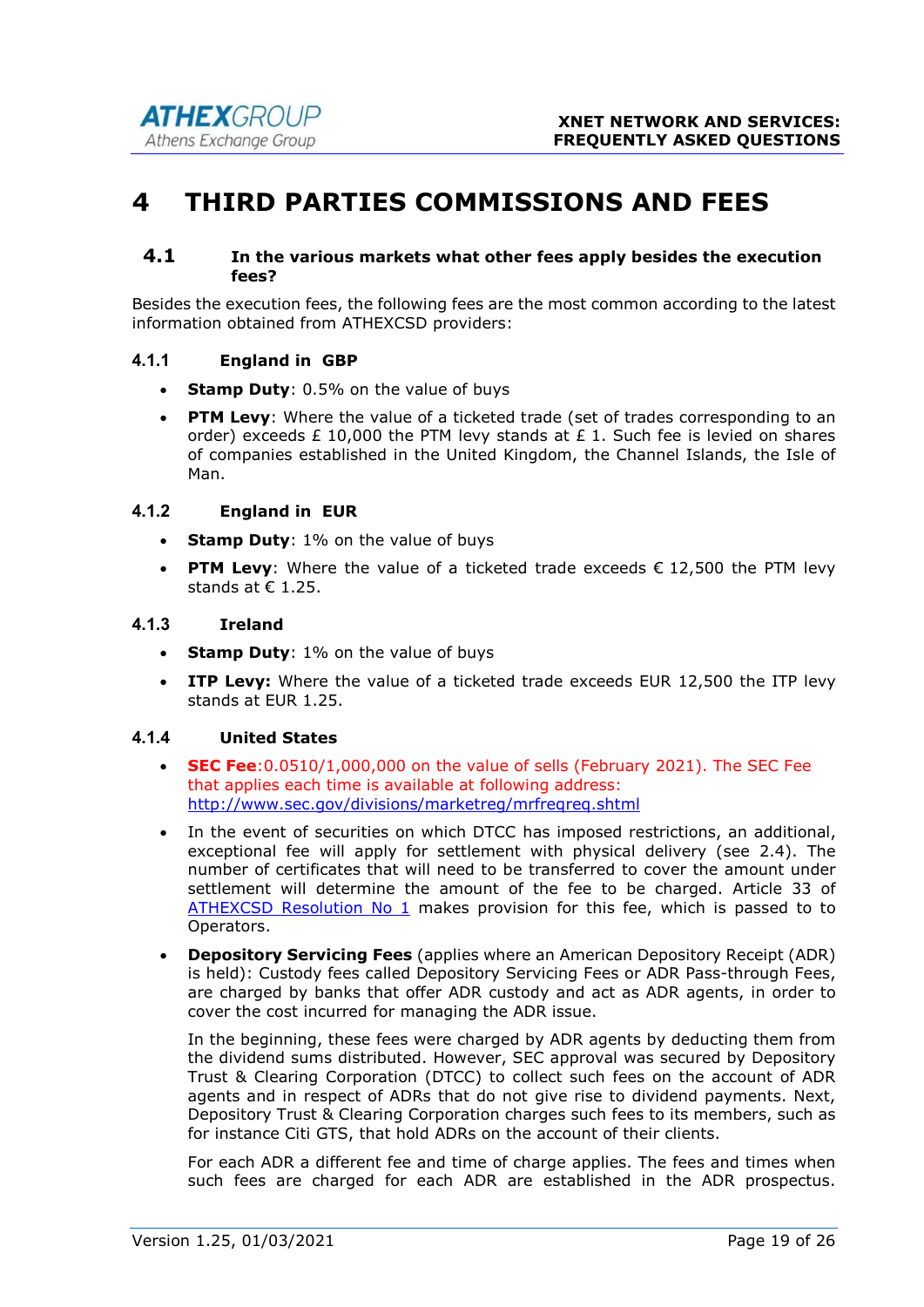Normally, 2 to 5 cents are charged for each ADR computed on the basis of the portfolio value held on a specific date. The following information document of SEC provides additional information: http://www.sec.gov/investor/alerts/adrbulletin.pdf

Under Article 33 of ATHEXCSD Resolution No 1, the Provider charges such fees to ATHEXCSD, which then passes the fee to Operators.

# 4.1.5 France

**Financial Transaction Tax** (FTT): The rate that corresponds to this tax is 0.3% computed on the value of buys of shares of companies seated in France, which in addition have an annual capitalization of over EUR 1 billion on December  $1^{st}$  each year. This tax is also imposed on other securities such as for instance ADRs, and ETFs whose underlying securities are shares of such French companies. The market on which the shares or other securities have been listed, be it a French or other regulated market, European or otherwise, does not affect the tax which is imposed regardless of market.

#### 4.1.6 Italy

**Financial Transaction Tax** (FTT): The rate that corresponds to this tax is  $0.1\%$ computed on the value of exchange transactions conducted in regulated markets in the countries in the respective white list. As regards other buys and OTC transactions whether versus payment or free (where a change of share owner is involved), the rate of the tax is 0.2% and is computed on the value of the transaction. This tax applies to shares and other securities such as for instance ADRs and ETFs whose underlying values are shares of companies seated in Italy with a capitalization greater than or equal to EUR 500 million as of November.

#### 4.1.7 Spain

**Financial Transaction Tax** (FTT): The rate that corresponds to this tax is 0.2% computed on the value of buys of shares of companies seated in Spain, which in addition have an annual capitalization of over EUR 1 billion on December  $1^{st}$  each year, starting from 16/01/2021. This tax is also imposed on other securities such as for instance ADRs, and ETFs whose underlying securities are shares of such Spanish companies. The market on which the shares or other securities have been listed, be it a Spanish or other regulated market, European or otherwise, does not affect the tax which is imposed regardless of market.

#### 4.1.8 Germany Regional Market - Frankfurt

 Tax DE-FRANKFURT: Tax which is applicable in shares traded in Local Market of Frankfurt by each X-Order Agent and is calculated per Order depending on the below form:

| <b>Tax</b> | 0,011424% | 0,059976% |
|------------|-----------|-----------|
| min        | 0,71      | 3         |
| max        | 85,68     | No cap    |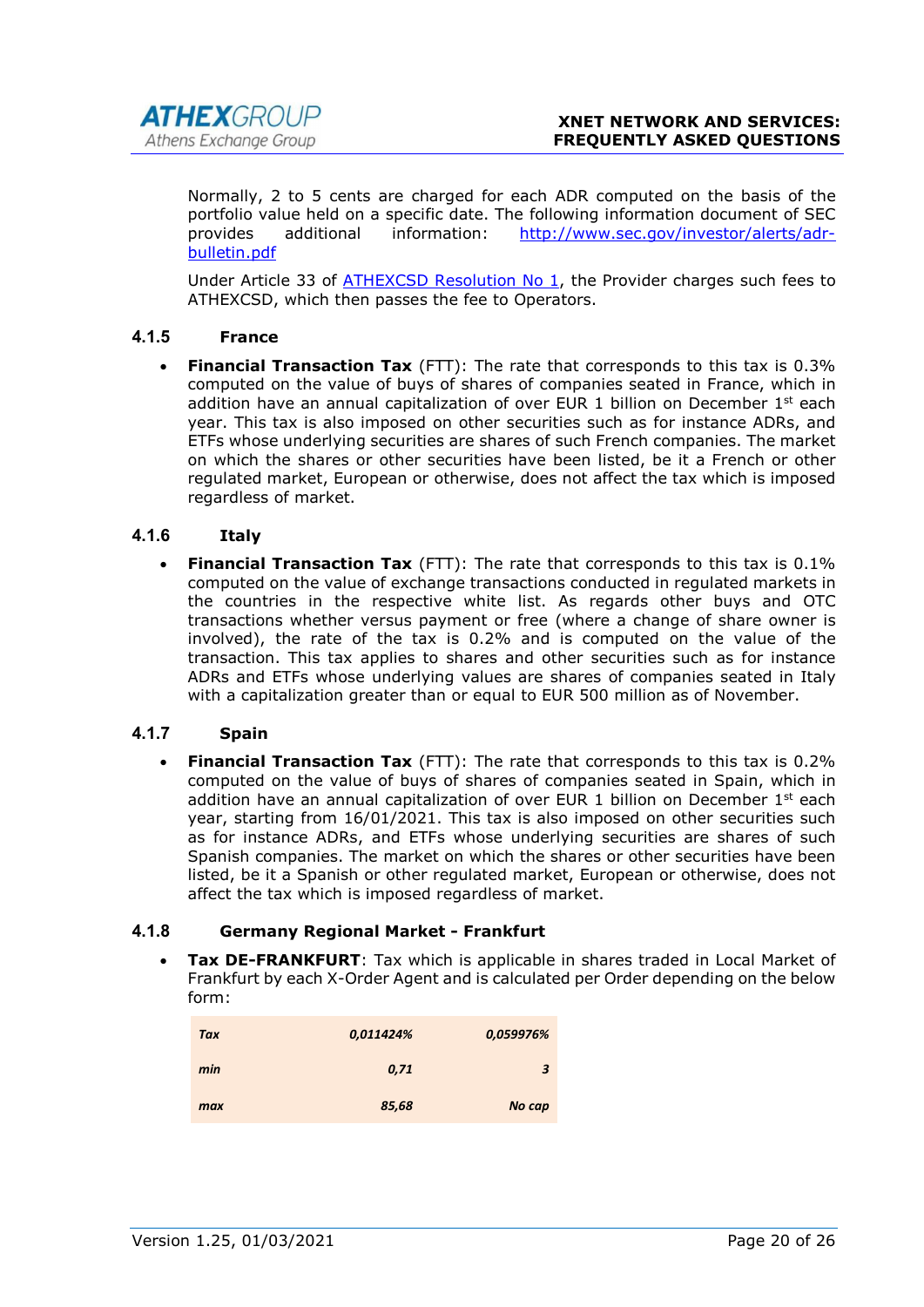#### 4.2 In what way is the value of transactions and any such additional fees as may apply (fees, stamp duty, SEC fee, etc.) computed by the XOrder Agent?

The average price of the transactions that correspond to the trade confirmation is used to compute the trade confirmation transaction value rather than the sum of the transaction value of the individual trades involved. More specifically, the volume-weighted average of trading prices is first computed and then the total volume is multiplied by the average price computed to give the "initial" value of transactions (gross amount, principal amount). It is on this transaction value that the different fees are computed.

Four decimal places are employed in computing the transaction value of individual trades. Four decimal places are used in the average price. A rounding up to two decimal places is employed for the "initial" transaction value of trade confirmations and the various fees. A simple sum of individual amounts is used to compute the net amount of trade confirmation transactions.

It should be made clear that a percentage of 5% on the value of the transaction is used, pursuant to the rules put in place by the SEC, as the maximum commission that may be charged for a trade confirmation in respect of transactions made in a United States market.

Next follows a calculation example for the transaction value of trades that have originated from one order:

- Trade 1 (buy): Amount =  $250$ , Price =  $7.1000$
- Trade 2 (buy): Amount = 250, Price =  $7.1000$
- Trade 3 (buy): Amount =  $250$ , Price =  $7.3000$
- Trade 4 (buy): Amount = 250, Price =  $7.4000$

Average price =  $(7.1000 \times 250 + 7.1000 \times 7.3000 \times 250 + 250 + 7400 \times 250)$  / 1000 = 7.2250 (4 decimal points)

Initial transaction value =  $1000 \times 7.2250 = 7225.00$  (2 decimal points)

Execution Fees =  $7.225.00 * 0.02%$  (2bps) = 1.45 (2 decimal points)

Trade confirmation total value =  $7225.0000 + 1.45 = 7226.45$  (2 decimal points)

#### 4.3 What is the reason behind the differences in the (fee-free) net value of transactions between XOrder Agent and DSS trade confirmations? What is the fee to be charged to the Xnet Participant?

As a beginning, it should be pointed out that there is no difference between the different fees imposed on the net value of transactions between trade confirmations and the DSS. As regards the net value of transactions a slight difference may arise as a result of two reasons:

- 1. The first reason is because the XOrder Agent uses the average price to compute the total value of transactions whereas individual transactions are simply summed up at the DSS.
- 2. The second reason is because four decimal points, instead of the two decimal points used by the DSS, are used in computing the transaction value of individual trades.

The sum shown in the DSS is the one to be charged to the Xnet Participant.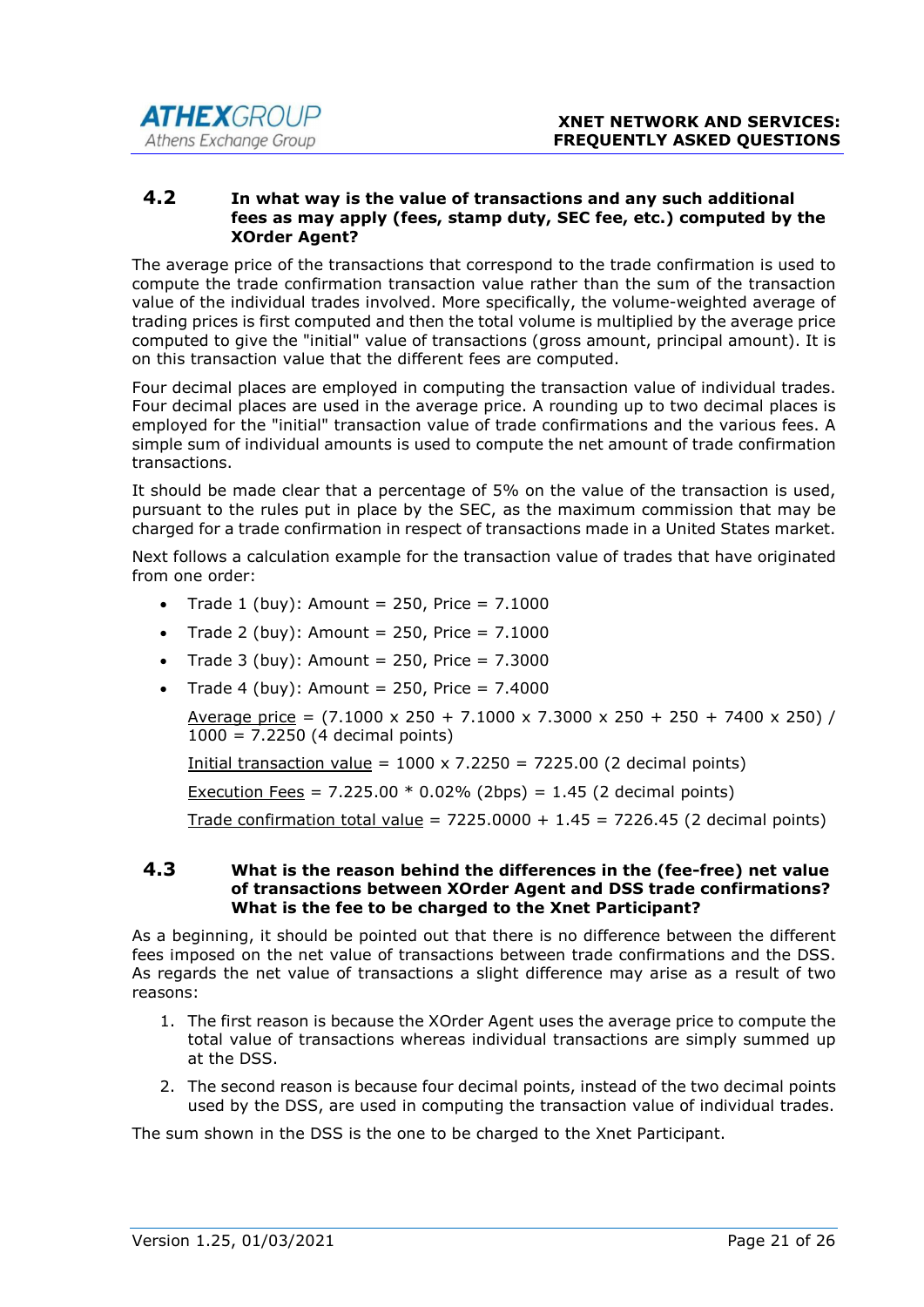#### 4.4 What is the cost involved with regards to the transfer of foreign security portfolios to DSS/ATHEXCSD?

Pursuant to ATHEXCSD's existing pricing policy (see ATHEXCSD Board Resolution No 1), there will be a cost for each OTC settlement order addressed to a foreign depository. Moreover, a fee of EUR 0.50 will apply per side (receipt-delivery, total fee of EUR 1.00) for each OTC settlement instruction distributing securities from the Operator's transitory account to securities account of investors. As a result, it is in the interest of Operators-Xnet Participants to place, when practicable, aggregate orders for the transfer of portfolios to the DSS and then have further distribution to individual accounts. The following example shows the difference between the costs incurred in a transfer from an existing custodian for 2 clients to a market at EUR 8 per settlement instruction when the orders are executed separately and when an aggregate order is executed:

(a) there is a cost of 2 x EUR  $8$  = EUR 16 if 2 orders are settled at the foreign depository; whereas

(b) the cost is  $(1 \times$  EUR 8) +  $(2 \times$  EUR 1) = EUR 10, namely EUR 6 less than the cost involved in the previous point if an aggregate order is settled for the securities to be transferred to the transitory account and then distributed to the 2 investors in the DSS.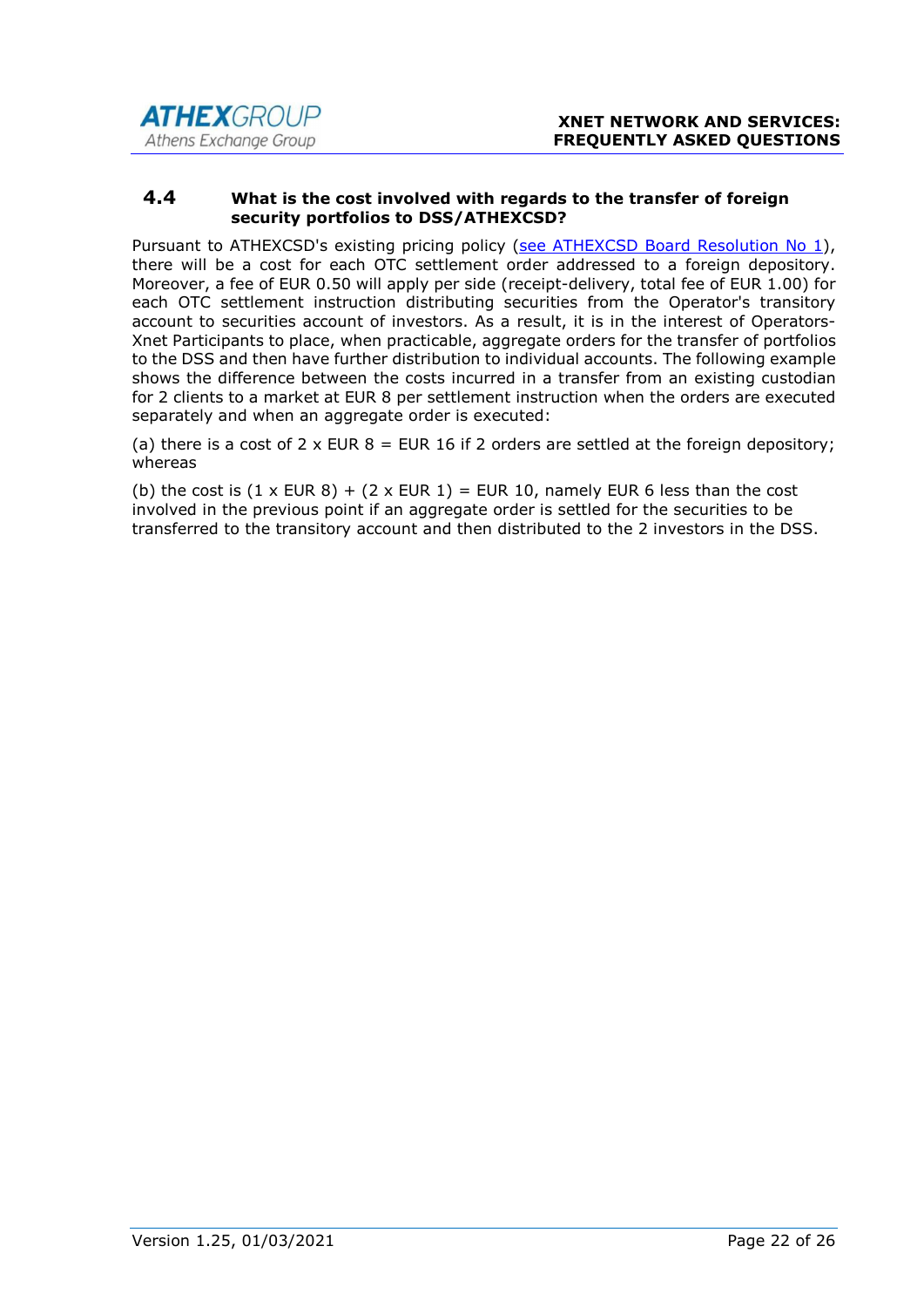# 5 TAXATION

The most recent information received by ATHEXCSD from the Ministry of Finance and its Providers on taxation is provided in the following sections.

# 5.1 How are dividends and coupons taxed?

The Provider making the payment to ATHEXCSD has already withheld the foreign tax before dividends/coupons are received by ATHEXCSD. All end-investors are subject to the highest tax rate that applies to each country which is the same for all of them. The reason for this is that all securities are kept together in an ATHEXCSD omnibus account in a foreign depository; therefore, each investor is not distinguished from other investors based on the tax regime that applies to him.

The following are envisaged in the new taxation framework that has been in force since 1 January 2014 (Law 4172 / 2013, as amended) and in Interpretative Circular POL No 1042/26-1-2015 of the Ministry of Finance on the tax treatment of income from dividends, interest and options following the entry of the new Income Tax Code (Law 4172 / 2013) into force:

- 1. As of Thursday, 19 February 2015, ATHEX Central Securities Depository SA (ATHEXCSD) will no longer withhold and pay to the government domestic tax on dividends and foreign interest distributed to end beneficiaries via the DSS and the competent Operators.
- 2. Under paragraph 12 of the aforementioned circular it is pointed out that in particular with regards to distributed foreign interest:
	- I. Competent Operators, being the "payment agents" (see Law 3312/2005 and Circular No 1082/2006), will withhold domestic tax at the time of payment of the distributed interest to their end beneficiaries-clients, the natural persons and bodies corporate alike.

As of Thursday, 19 February 2015, and for the purpose of facilitating the Operators, ATHEXCSD may via the DSS and subject to prior authorization by interested Operators, proceed to calculate, withhold and pay to the government the interest withholding tax.

# 5.2 Sales tax

The 0.2% sales tax that applies to the sale of Greek shares also applies to foreign securities (POL. 1056/2011). Investors-sellers are responsible for paying the tax to the tax authorities.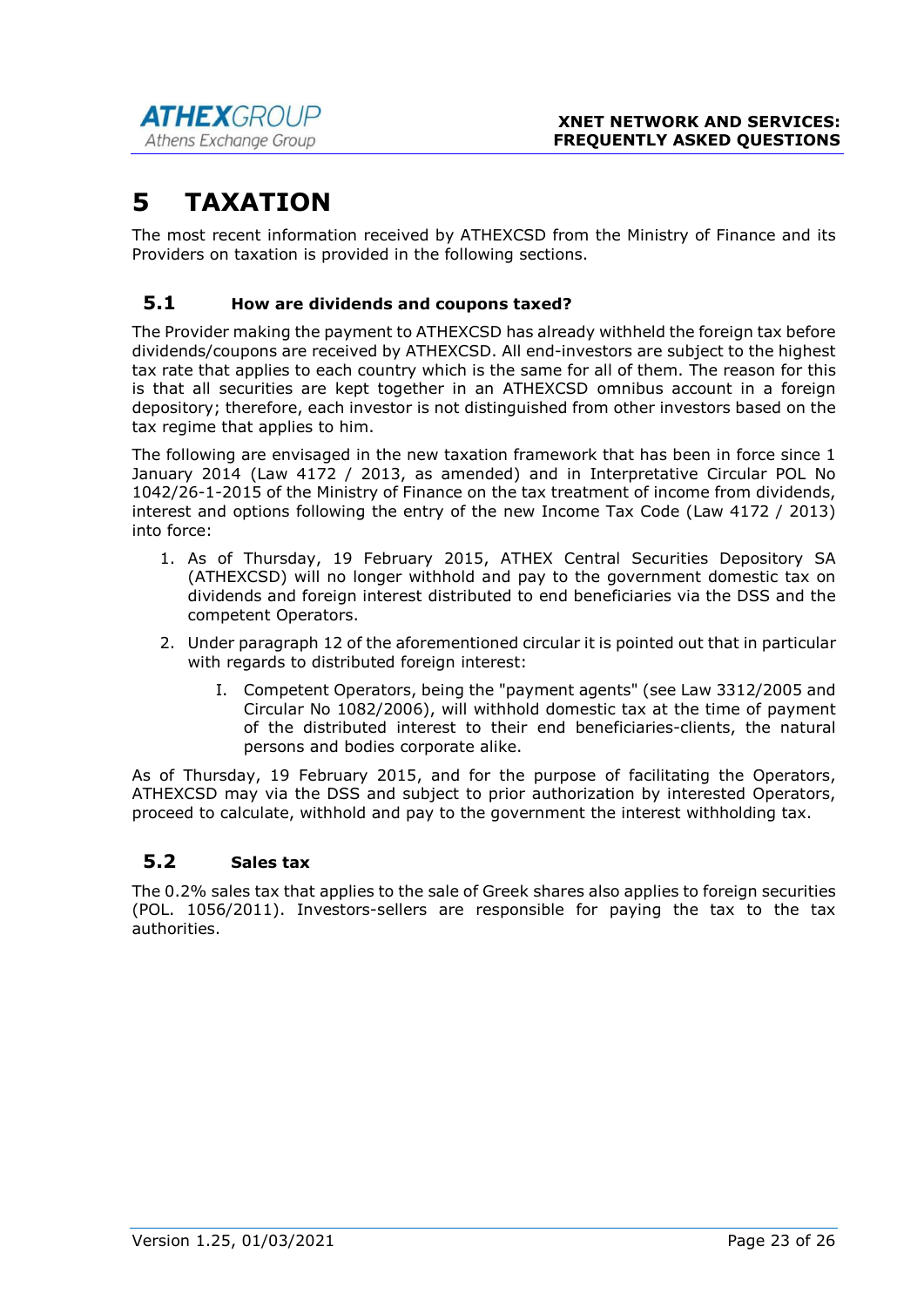# 6 HOLIDAYS

## 6.1 Which are the Xnet network days of operation?

The days of operation of the Xnet network are defined for each year at the end of the previous year and it is published in the relevant webpage of ATHEX.

## 6.2 Which are the cut-off times of Xnet network?

The cut-off times of order routing and InvestrCSD services for each Xnet market are defined by the corresponding cut-off times which are referred below.

#### 6.2.1 Cut-off times for orders entry in Xnet markets

Orders entry by Xorder Participants will have to be realised within the cut-off times which are defined per market (see Order Entry Cutoff Times) taking into account the special circumstances valid in case of holiday.

#### 6.2.2 Cut-off times for settlement of transactions realised in Xnet markets

Orders entry by Xsettle participants and their settlement must be realised within the cutoff times defined per market (see ATHEXCSD SSI Matrix & Cutoff Times) taking into account the special circumstances valid in case of holiday.

#### 6.3 Which is the framework of Xnet services offering in case of Greek holiday and operation of foreign markets?

The framework of Xnet services offering in case of Greek holiday when the Greek bank system or/and Target 2 do not operate, where there are markets on the other hand that operate, is the following:

#### 1. Trading services

- The offered services (systems, operation and support procedures) are offered normally for all the operating markets, without differentiations compared to working days.
- Especially in case that there are 2 or more, continuous Greek holidays, where the Greek bank system does not operate whereas Target 2 and the foreign market operate, the services will be offered ONLY with the agreement of the Intermediary Firm as far as concerns the unavoidable late submission of required settlement instructions, the first working day after the holidays.

#### 2. Clearing arrangement/Settlement of transactions and Custody services

- The time of operation of DSS during the holidays, changes at least to 08:00 – 16:30 and is offered to Operators from 11:00 – 16:00 for the performance of actions on foreign securities including the submission of transfer orders with same day (dual listed) securities settlement or other operations not involving Greek securities and not requiring cash movements. Only for these orders the binding of securities (for delivery) as well as the settlement of securities (for delivery) is allowed at the same settlement day.
- In case of extraordinary expenses of ATHEXCSD, especially for the late submission of settlement instructions to the Intermediary Firm (Execution Agent) of the Xnet network, as determined by the applicable pricing policy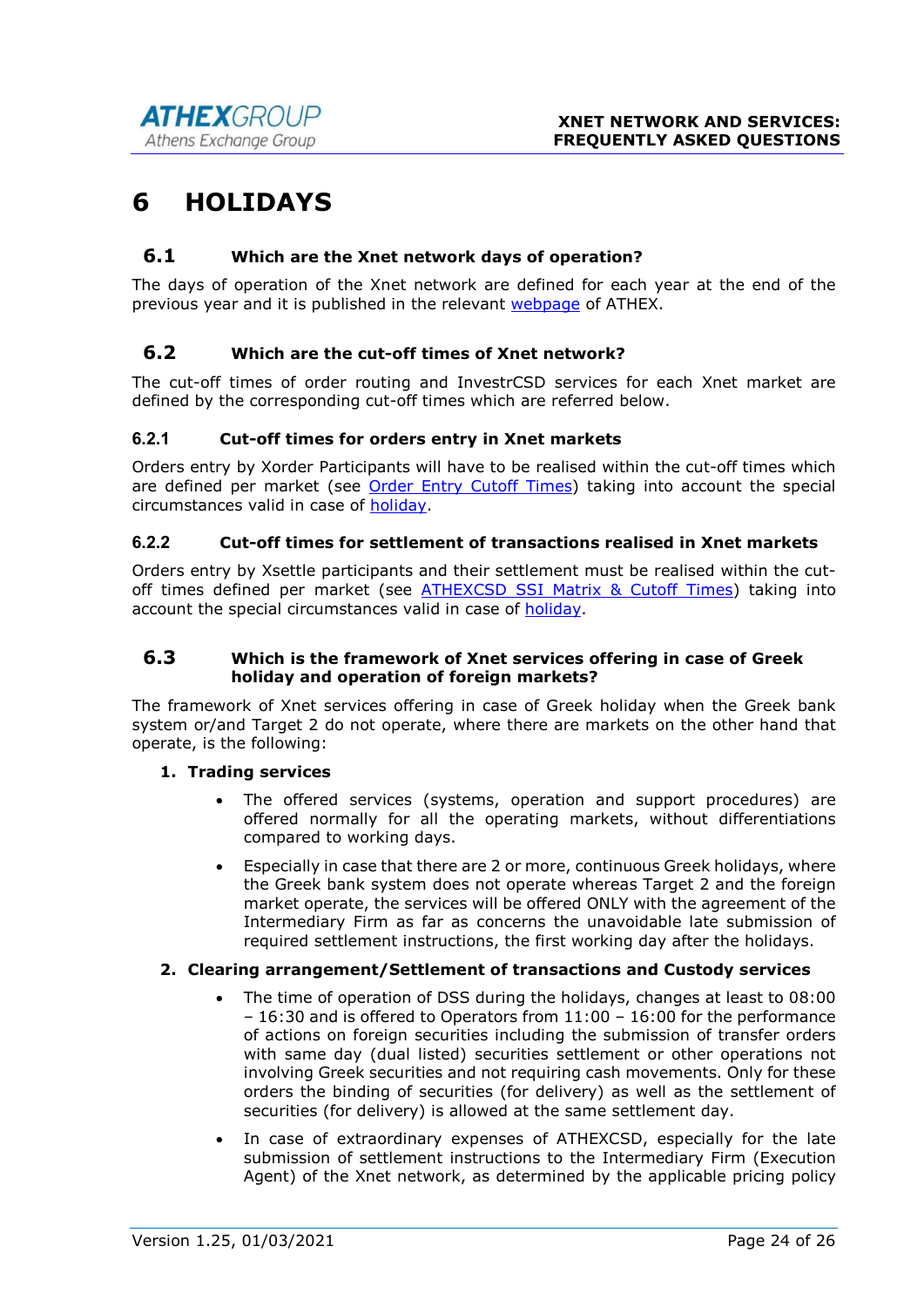of the Providers of ATHEXCSD, will be priced at DSS Operators in accordance with Article 33 ('Extraordinary charges for additional services through providers') of no. 1 Decision of the Board of ATHEXCSD and Participants will be informed that they will be invoiced with the charges (eg for the extra cost of delayed submission of settlement instructions of their transactions because of Greek bank holidays. whereas the Target 2 and foreign markets operate).

- The risk is calculated based on the total transactions of buys that have not been settled and credit limit is offered.
- The day of the holiday is taken into account at the calculation of the settlement period.
- The submission of OTC settlement instructions with Settlement Day the particular day are accepted.
- During the holiday no settlement services of foreign securities in the DSS are offered.
- The settlement operations referring to binding of securities/cash are executed the previous working day.
- The obligations of Operators in securities and cash will have to be covered the next working day.
- The settlement operations referring to delivery/arrangement of securities/cash are executed the next working day.
- Delivery of securities and cash to operators are executed the next working day.
- Cash payment as guarantee should be made by the previous working day.
- Corporate actions are executed the next working day.
- Notifications are sent to Operators the next working day.
- The day of holiday cannot be deadline for the declaration of desire of the investor.

In exceptional cases, if changes are required to the services offered during holidays compared to those described above, the Participants will be promptly informed by an announcement.

Additionally, during the holidays of the Greek Banking System, the communication with ATHEX for issues regarding Xnet network is modified as follows:

- For Members who participate in Xnet network, telephone number of communication is the +30 210 3366818
- For InvestorCSD service, telephone number of communication is the +30 210 3366930.

#### 6.4 Which is the framework of Xnet services offering in case of an Xnet foreign market holiday and operation of the Greek?

The framework of Xnet services offering in case of holiday of an Xnet foreign market whereas the Greek bank system or/and Target 2 operate, is the following:

#### 1. Trading services